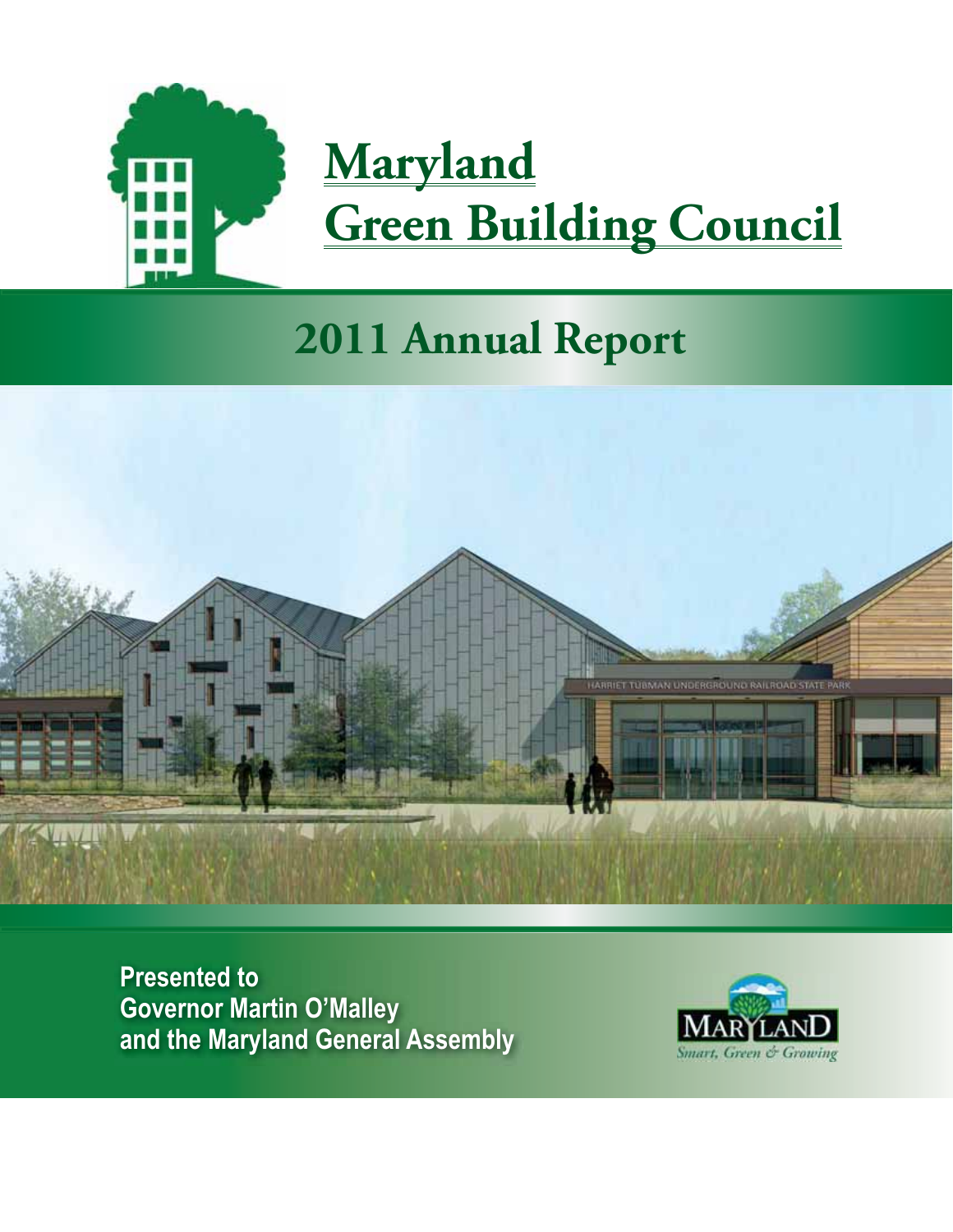**ON THE COVER: A rendering of the Interpretive Center at the Department of Natural Resources' Harriet Tubman Underground Railroad State Park in Dorchester County. The project is currently under design by the architectural firm of GWWO Inc. of Baltimore. The 18,122 sf building will provide visitors with a place for orientation, meditation and reflection. Exhibits, including interactive displays and an orientation film, will explore the Choptank River region as Tubman's first home, the Underground Railroad as a resistance movement and Tubman as a nineteenth century hero who is still relevant today. The buildings four volumes have pitched roofs and simple forms which recall the local vernacular architecture and are finished in grey metal and cedar siding which recalls Tubman's family connection with the timber industry in the County. The building will house exhibit functions as well as a lobby, library, multipurpose room, gift shop, offices, exhibit storage and restrooms. The building will achieve at a minimum, a LEED Silver rating.** 

**Partially located in a critical area within the Blackwater National Wildlife Refuge, the 17 acre site will also include a memorial garden, permeable gravel parking areas, a 2 acre Bermed Infiltration Pond for on-site waste water treatment and extensive native plantings in meadow and wooded settings.**

#### **PRODUCTION CREDITS:**

*Stephen Gilliss*, Architect, Maryland Department of General Services *Gabriela Meneguelli*, Graphic Design, Maryland Department of Human Resources *Caroline Varney - Alvarado*, Maryland Department of Housing and Community Development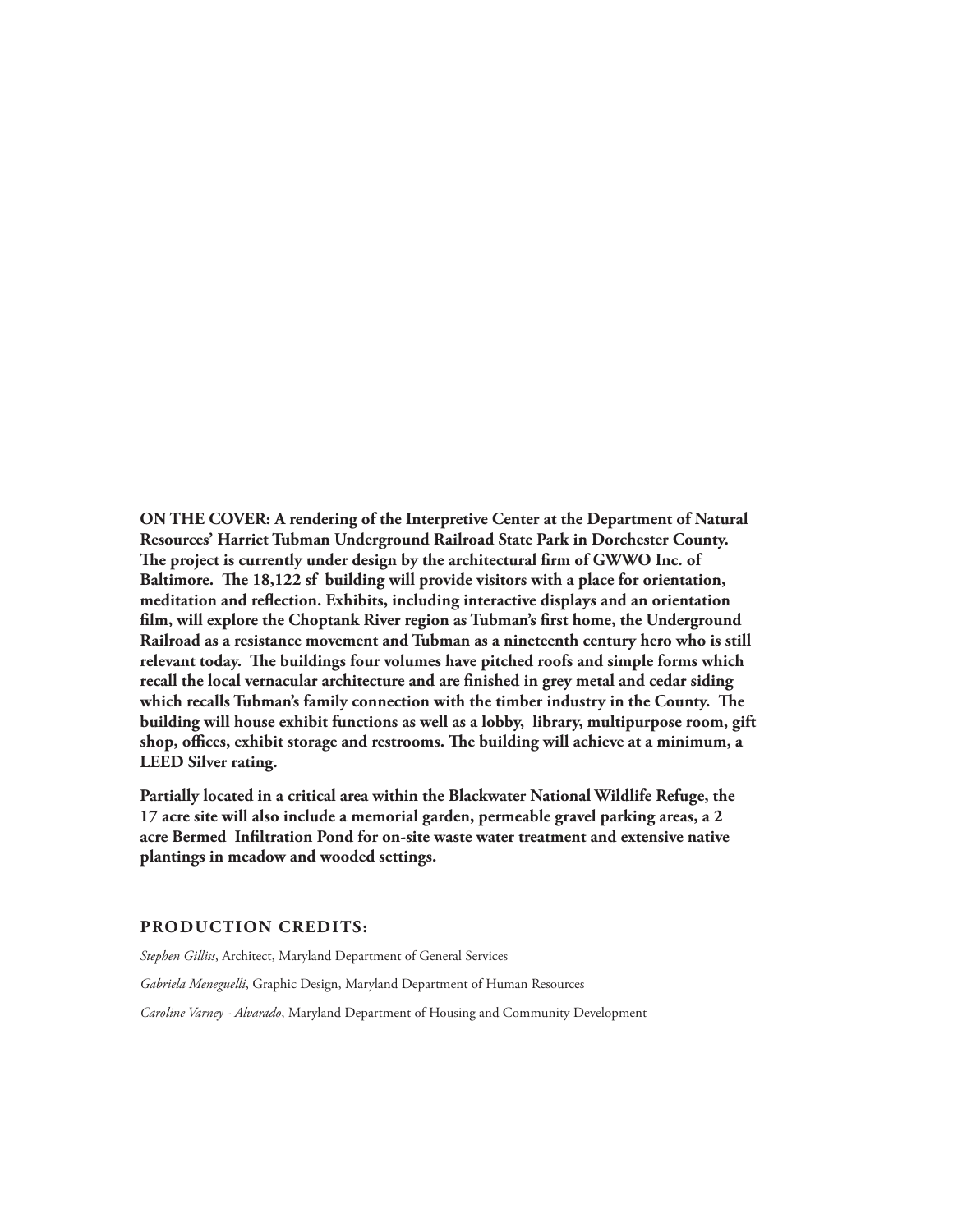

Alvin C. Collins Martin O'Malley **Secretary** Anthony G. Brown Lt. Gavernor MARYLAND DEPARTMENT OF GENERAL SERVICES OFFICE OF THE SECRETARY. November 1, 2011 The Honorable Martin O'Malley Governor of Maryland The Honorable Thomas V. "Mike" Miller, Jr. President of the Senate The Honorable Michael E. Busch Speaker of the House of Delegates The Honorable Members of the General Assembly of Maryland Maryland Green Building Council Annual Report RE: Ladies and Gentlemen: The Maryland Green Building Council, created by Chapters 115 and 116 of the 2007 Laws of Maryland, is pleased to submit to you its fifth annual report. This has been a year of transition for the Council. As one of my first acts as the new Chair of the Council it is my privilege to extend thanks to our former Chair, Buz Winchester and former Council Members Mark Bundy and Peter Doo for their distinguished service to this Council and to the State of Maryland. With the remaining current Council Members and the addition of new members, Amelia Wright and Richard Truitt, the Council is now engaged in mapping out our course of action for the coming year. We have already identified several items to place on our agenda. First is data acquisition - what are we already doing in the state? What are the ongoing and/or new initiatives that are to be undertaken by state agencies? What can we learn from these efforts? Second, what data are we missing at this point in time? What else do we need to be studying in order to make the correct, informed decisions necessary to promote sustainable buildings in the State of Maryland? Finally, are there other topics within the purview of the Council that are not currently under consideration that should be investigated? 301 West Prestan Street Toll Free 1-800-449-4347 Baltimore, Maryland 21201-2305 e-mail: Alvin Collins@dgs.state.md.us (410) 767-4960 TTY asers 1-800-735-2258 ⊛ FAX (410) 333-5480

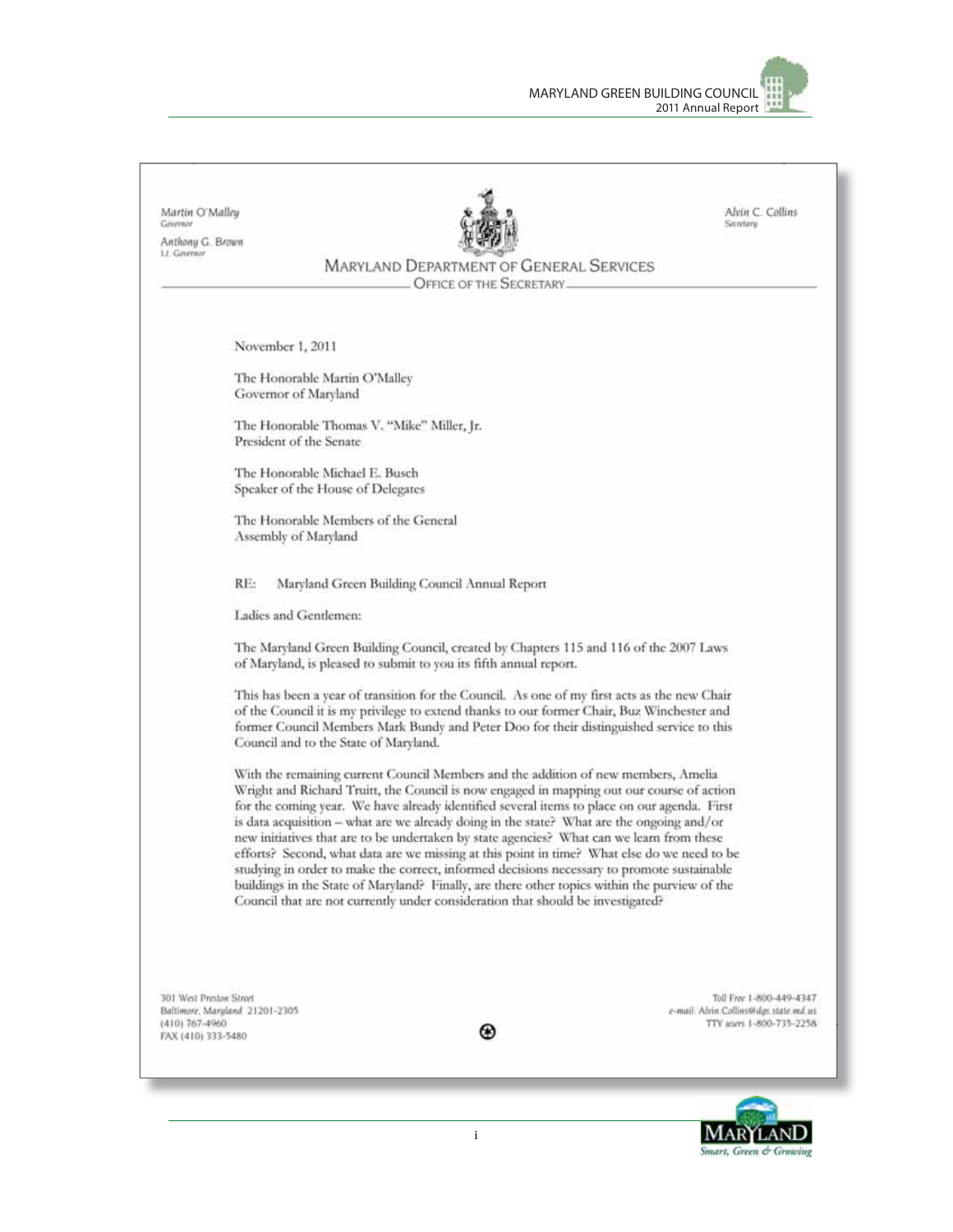

Alvin C. Collins Martin O'Malley Covenus Secretary Anthony G. Brown Lt. Governor **MARYLAND DEPARTMENT OF GENERAL SERVICES** OFFICE OF THE SECRETARY.  $-2-$ As we prepare to move into the 2012 annual session of the General Assembly we know that there will additional topics that the Council will be asked to address and respond to. We look forward to this opportunity to contribute to the growing knowledge base, awareness and conversation developing around the critical topic of sustainable design, and are honored to serve both our government and the citizens of Maryland. Respectfully submitted, Tom Liebel, FAIA, LEED Fellow Chair, Maryland Green Building Council 301 West Preston Street Tall Free 1-800-449-4347 Baltimore, Maryland 21201-2305 e-mail: Alvin Collins@dps.state.md.us (410) 767-4960 TTY users 1-800-735-2258 ⊛ FAX (410) 333-5480

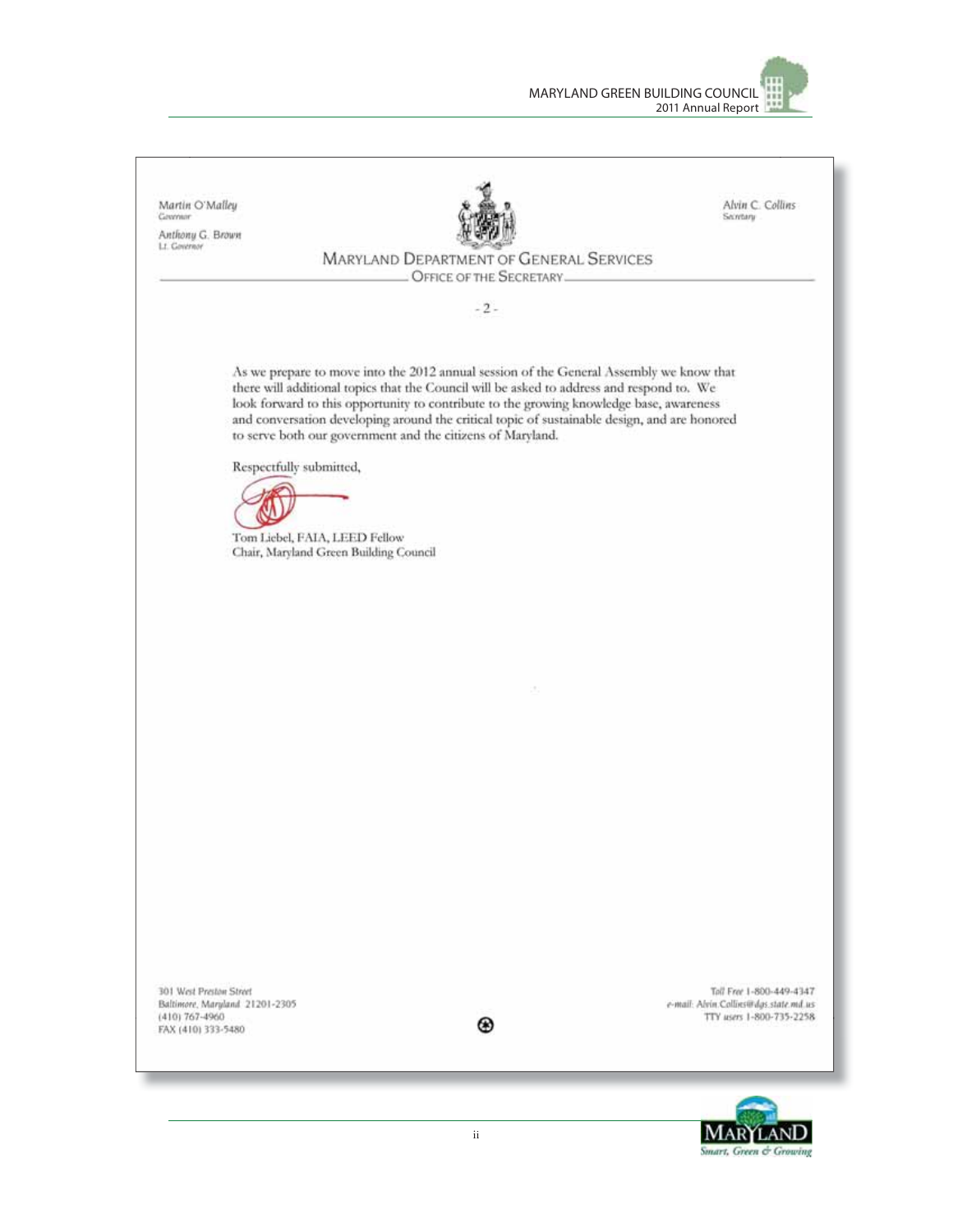

## **TABLE OF CONTENTS**

| I. LEGISLATIVE REPORT: Maryland General Assembly 2011 Session 5 |  |
|-----------------------------------------------------------------|--|
| II. STATE HIGH PERFORMANCE GREEN BUILDING PROGRAM UPDATE  6     |  |
|                                                                 |  |

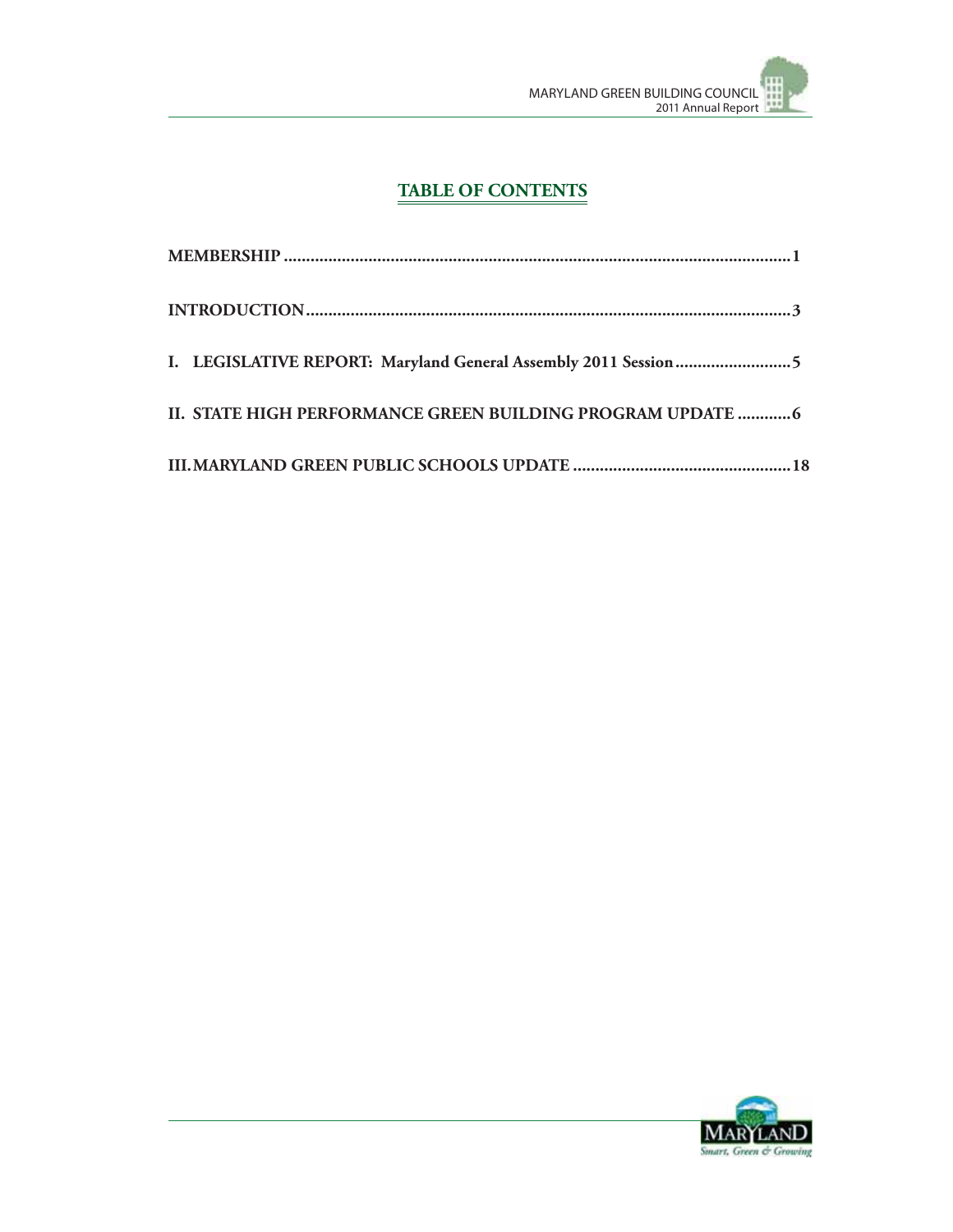#### **MARYLAND GREEN BUILDING COUNCIL MEMBERSHIP**

#### *Appointees of Governor Martin O'Malley*

*Tom Liebel*

FAIA, LEED Fellow - Chair c/o Marks, Thomas Architects 1414 Key Highway, 2nd Floor Baltimore, MD 21230 410-400-7484 TomL@marks-thomas.com

*Anja S. Caldwell* Consultant 7711 Glenmore Spring Way Bethesda, MD 20817 240-280-3140 anja@ecoipso.com

*David E. Pratt* Consultant 8924 Blade Green Lane Columbia, MD 21045 410-715-2588 david.pratt@loraxllc.com

*C. Denise Watkins*, *AIA* 2539 Pickwick Road Baltimore, MD 21207 410-448-2513 cdwatkins@cavtel.net

*Richard C. Truitt, Sr.* Harford County Government Department of Inspections, Licenses and Permits 220 South Main Street Bel Air, MD 21014 410-638-3366 - phone 410-638-3410 - fax rctruitt@harfordcountymd.gov

*Amelia Wright* P.O. Box 144 Church Creek, MD 21622 AWRIGHT@FASTOL.com

#### *Department Members/Designees*

#### **Department of General Services**

*Alvin C. Collins* Secretary, Department of General Services 301 W. Preston Street Room 1401 Baltimore, MD 21201 410-767-4960 Alvin.Collins@dgs.state.md.us

*Stephen Gilliss* Architect, DGS staff 410-767-4675 Stephen.Gilliss@dgs.state.md.us

#### **Department of Budget and Management**

*Chad Clapsaddle* Executive Director, Office of Capital Budgeting 301 W. Preston Street, Suite 1209 Baltimore, MD 21201 410-767-4579 chadc@dbm.state.md.us

#### **Maryland Energy Administration**

*Walt Auburn* Director, Energy Efficiency Programs 60 West Street, Suite 300 Annapolis, MD 21401 410-260-7204 wauburn@energy.state.md.us

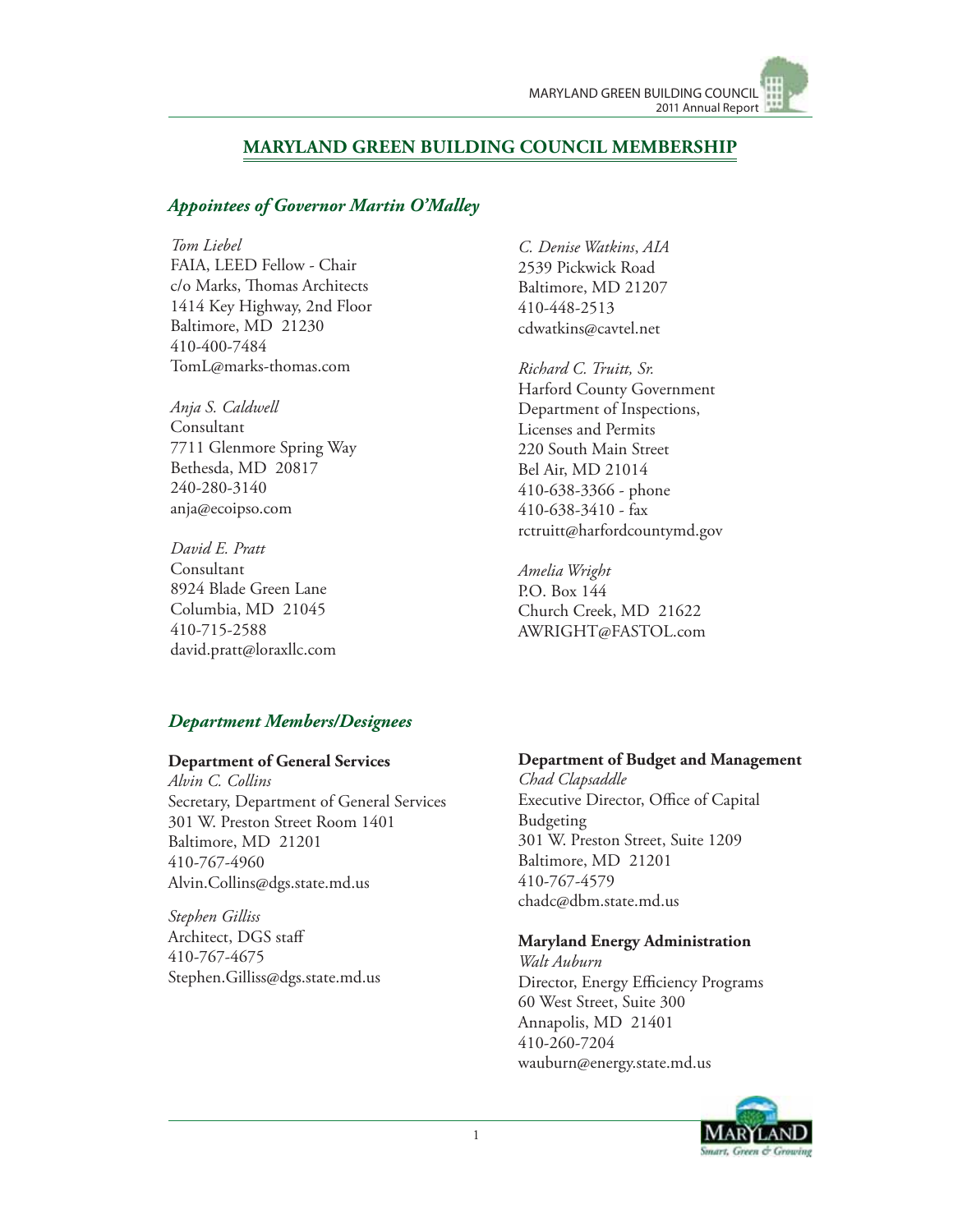

#### **Department of Housing and Community Development**

*Caroline Varney-Alvarado* Special Assistant Office of the Secretary 100 Community Place Crownsville, MD 21032 410-514-7336 varney-alvarado@mdhousing.org

#### **Department of Natural Resources**

*Sean McGuire* Sustainability Policies Director Office for a Sustainable Future Tawes State Office Building 580 Taylor Avenue Annapolis, MD 21401 410-260-8727 smcguire@dnr.state.md.us

#### **Maryland Department of Planning**

*Matthew Power* Deputy Secretary State Office Building 301 West Preston Street, Room 1101 Baltimore, MD 21201 410-767-4485 mpower@mdp.state.md.us

#### **Maryland Department of Transportation**

*Meg Andrews* Environmental Planning Manager Office of Planning & Capital Programming 7201 Corporate Center Drive P.O. Box 548 Hanover, MD 21076 410-865-1287 mandrews1@mdot.state.md.us

#### **Maryland Department of the Environment**

*David Costello* Deputy Secretary for Policy and Planning Montgomery Park Business Center 1800 Washington Boulevard Baltimore, MD 21230-1718 410-537-3084 dcostello@mde.state.md.us

*Susan Scotto*

Director, Operational Services Administration Montgomery Park Business Center 1800 Washington Boulevard Baltimore, MD 21230-1718 410-537-3116 sscotto@mde.state.md.us

## **University System of Maryland**

*Mark Beck* Director of Capital Planning University System of Maryland 3300 Metzerott Road Adelphi, MD 20783 301-445-1984 mbeck@usmd.edu

#### **Interagency Committee on School Construction**

*David Lever* Executive Director Interagency Committee on School Construction 200 West Baltimore Street Baltimore, MD 21201 410-767-0610 dlever@msde.state.md.us

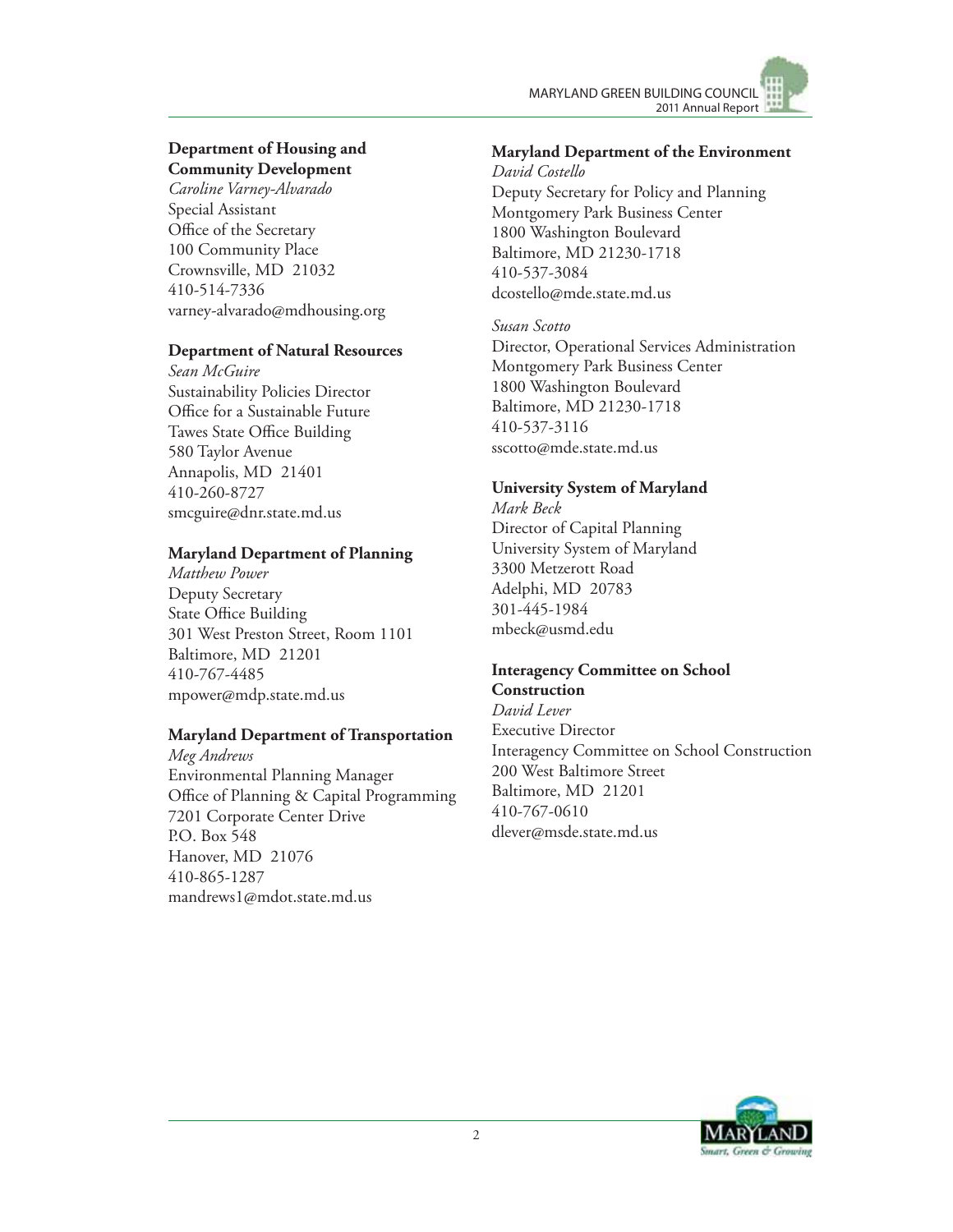## **INTRODUCTION**

The 2011 Annual Report of the Maryland Green Building Council (the Council) is written to comply with the requirement contained in Chapter 116 of the 2007 Laws of Maryland, which directs the Council to report annually to the Governor and the General Assembly on the implementation and progress of the State High Performance Green Building Program. The plan for implementation of this program was submitted to executive and legislative leaders of the State of Maryland in January 2008 and was enacted into law as Chapter 124 of the 2008 Laws of Maryland. The primary purpose of this current report is to provide a progress report, including brief updates on 2011 legislative efforts and public schools programs.

The year 2011 was one of transition for the Council. In May, Chairman Albert 'Buz' Winchester, III unexpectedly resigned from the Council to pursue other interests. Serving as Chairman since 2007, Buz oversaw the implementation and progress of green building initiatives in State government, including development of the High Performance Green Building Program, expansion of the program to include public schools and community colleges, several rounds of green building legislation, green building cost studies, and the development of criteria for evaluating green building rating systems. Buz also successfully championed efforts to expand the role of the Council to allow for the promotion of green building concepts outside of State-owned projects. The Council would like to thank Buz and wish him well in future endeavors.

On September 6, 2011 Governor O'Malley appointed Tom Liebel to serve as the new Chairman of the Council. Tom is a principal with the Baltimore firm of Marks, Thomas Architects and is a recent Fellow of the American Institute of Architects (AIA) and a LEED® (Leadership in Energy and Environmental Design) Fellow. Tom has been integrating sustainable design principles into a variety of projects over the past fifteen years, receiving multiple local, state, and national awards for design, smart growth, sustainable design, and historic preservation. He has been honored for distinguished service by both the Baltimore and Maryland AIA Chapters. He has an extensive resume, which includes green building-related presentations on sustainable design, smart growth, historic preservation, and similar subjects since 2002; he has also testified to the General Assembly on green building bills and issues, written numerous related articles, and served as a guest lecturer on these topics at area colleges and universities including Morgan State University, Johns Hopkins University, and Loyola University Maryland. Tom lives in Baltimore.

The terms of two other Council members expired this year. Mark Bundy, PhD, and Peter Doo served on the Council with dedication for several years. In his previous position with the Department of Natural Resources, Mark was instrumental in the creation of the original iteration of the Maryland Green Building Council, which was formed by executive order during the administration of Governor Parris Glendening. Mark chaired several committees in his time on the Council including studying funding and financing strategies for green building and evaluating green building rating systems and building codes. Peter Doo, who was instrumental in starting the Maryland Chapter of the U.S. Green Building Council, served on several committees during his tenure, including green building in healthcare and innovation, communication and leadership. The Council would like to thank both Mark and Peter for their service and commitment.

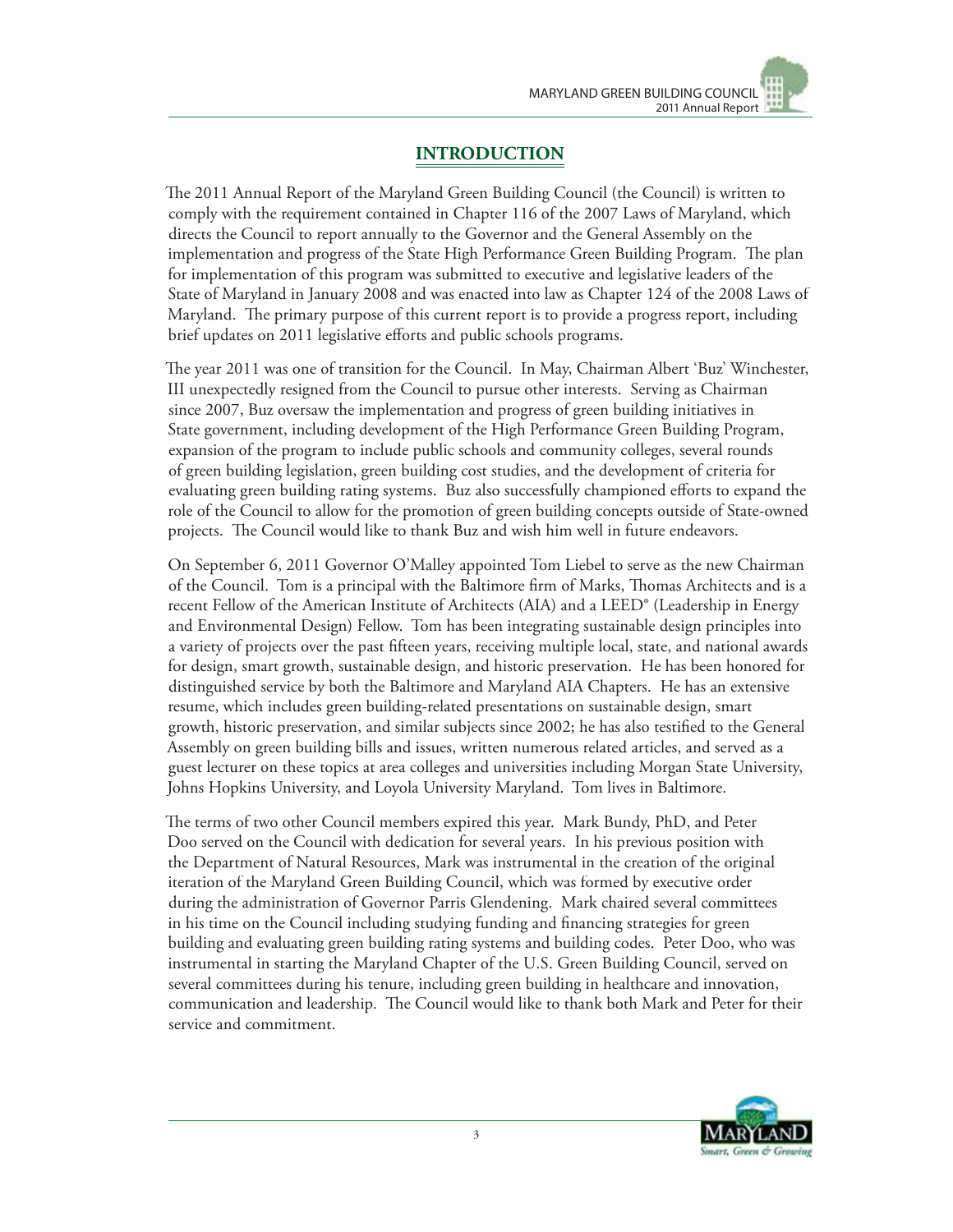New public members were appointed by the Governor to fill these vacancies. In late June, Amelia 'Mimi' Wright and Richard C. Truitt, Sr. were appointed to fill the vacancies left by Mark and Peter. Mimi is from the town of Church Creek, Maryland -- not far from the Blackwater Wildlife Refuge in Dorchester County. She is retired from an executive position at AT&T Lucent technologies and currently owns and manages crops and tree farms in Dorchester County. She has served on the Dorchester Soil Conservation Board of Supervisors, the Maryland Agricultural Commission, and the American Forest Foundation's Standards Review Panel. She is a member of numerous organizations including the Adkins Arboretum, the National Museum of Women in the Arts, and the Landowners Advisory Committee for Nutria Control, to name a few.

Richard is from Perry Hall, Maryland and serves as the Deputy Director of the Harford County Department of Inspections, Licenses and Permits in Bel Air, Maryland. He holds a State of Maryland Mechanical Inspectors License with the Department of Labor Licensing and Regulation (DLLR) and is certified as a State of Maryland Building Inspector with the Department of Housing and Community Development (DHCD). He currently holds an appointment to the Maryland Building Rehabilitation Code Advisory Council and has been teaching classes throughout the country on the International Code Council (ICC) International Green Construction Code (IgCC), the ICC 700 National Green Building Standard™, and LEED® Rating Systems. Since neither new member is directly involved in the green building movement, they can be expected to bring new perspectives to the Council.

The Council warmly welcomes Tom, Mimi, and Richard and looks forward to new challenges under the leadership of Chairman Tom Liebel.

The Council met several times in 2011. In January, the Council hosted a presentation by the Maryland Chapter of the U.S. Green Building Council on its legislative agenda, which included bills requiring energy labels on State buildings, requiring projects that receive State aid in excess of \$100,000 to comply the High Performance Green Building Program, improving the net metering program, and authorizing the use of the International Green Building Code. Also at the January meeting, the Council viewed a thought-provoking presentation on public understanding, opinions, and attitudes regarding storm water runoff and water quality in Baltimore's Inner Harbor.

In February, the Council hosted a presentation on the greening of supply chain operations for the Bon Secours Baltimore Health System. The program focus is on assessment and reduction of the system's "carbon footprint" through efficient recycling and waste stream management, reductions in the use of toxic chemicals, reductions in energy use, increasing use of sustainable products and resources, and development within the Bon Secours Baltimore Health System of a culture of sustainability and awareness of the far-reaching impacts of decisions and actions. The connection between the health of individuals, the community, and the environment will underlie decisions and program planning. The presentation provided an interesting and educational view of the challenges and benefits involved in bringing green principles to healthcare and hospital environments.

The Council did not meet again until September, due mainly to the legislative session and the retirement of former Chairman Winchester. This most recent meeting included an introduction of the new chair and members to the Council as well as a refresher course on the statutory perspective of the Council. In brief, the Council is, and is intended to be, the foundation for

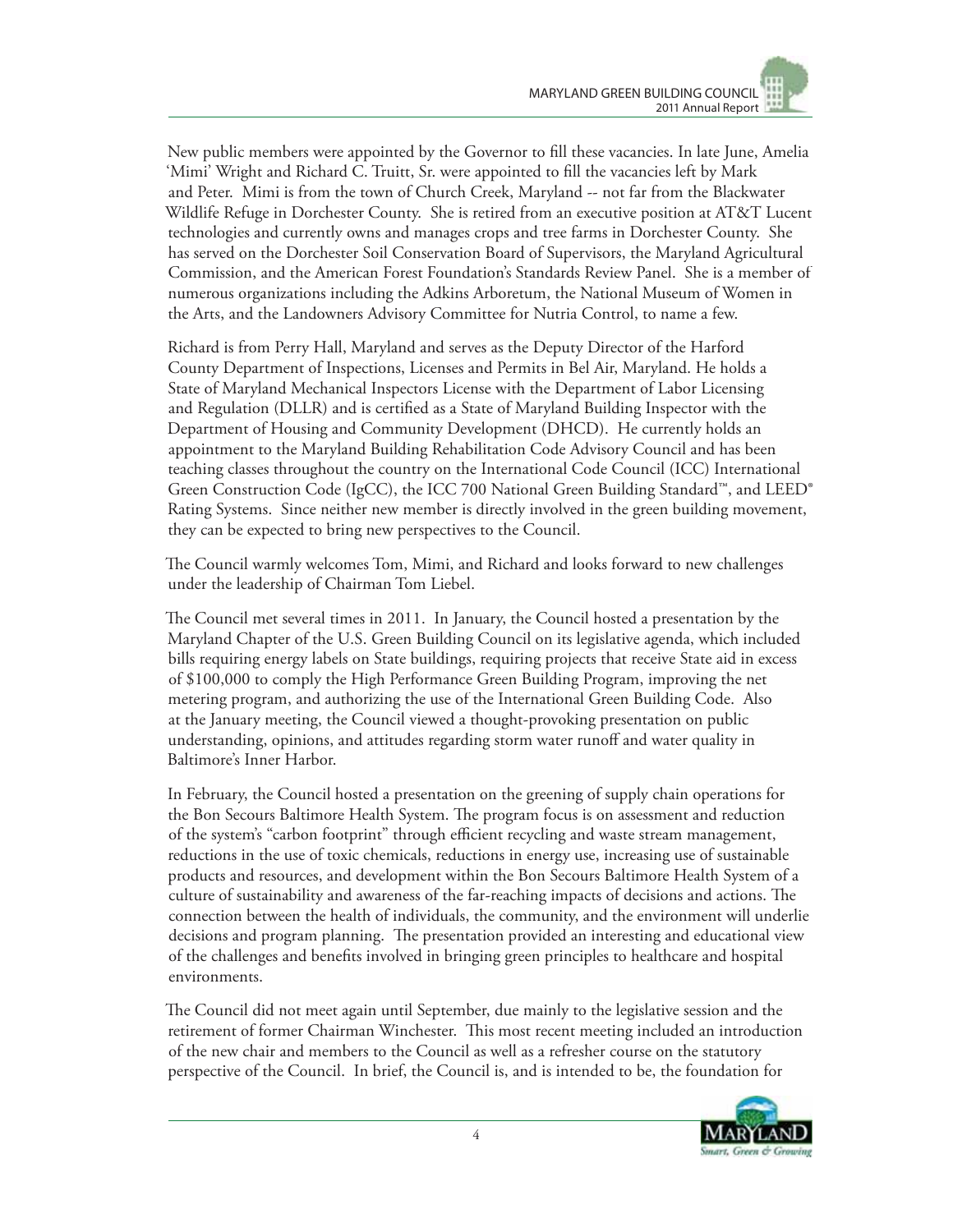

administrative action and the passage of laws related to green building in the State. The Council can control and dictate how the State operates on behalf of the citizens of Maryland. In addition to this presentation, Delegate Alfred Carr discussed his 2011 bill on efficient and non-polluting exterior lighting for State buildings as well as his wishes to expand the requirements with future legislation. He thanked the Council for its support of the bill.

## **LEGISLATIVE REPORT: 2011 General Assembly Session**

#### *I. LEGISLATIVE REPORT: Maryland General Assembly 2011 Session*

The Maryland Green Building Council (the Council) acts in an advisory capacity to the Governor and members of the General Assembly by reviewing legislation that pertains to high performance green building issues and provides assistance to policy makers when the General Assembly convenes and considers bills and legislation.

#### The Council as presently



*UMCP: Physical Sciences Complex*

constituted views its function as one of providing current and well-researched information and advice on green building issues to those who are responsible for enacting laws and regulations in this area. The following items describe legislation proposed during the 2011 Session of the General Assembly.

- Senate Bill 387 (similar to last year's SB 215) sought to add eligible capital projects funded partially with State money to the present law, which only covers buildings funded fully by the State. The bill would phase in the requirement over four years starting with projects funded 50% with State aid to eventually requiring all projects receiving any State aid. The Council supported the concept of this legislation because it would expand high performance building in the State. The Department of General Services (DGS), the Council's support agency and managing agency for State grants affected by this bill, presented amendments that would have eased hardships on the agency. The bill, however, received an unfavorable vote in the Senate Budget and Taxation Committee and so did not move forward.
- Senate Bill 261 / House Bill 78 required owners of all private buildings over 10,000 square feet to provide a statement on the building's energy performance and allowed buyers and lessees to rescind a contract within five days of receipt of the statement. The Council followed this bill, but did not take a stand. No action was taken on the bill in the Senate or House.

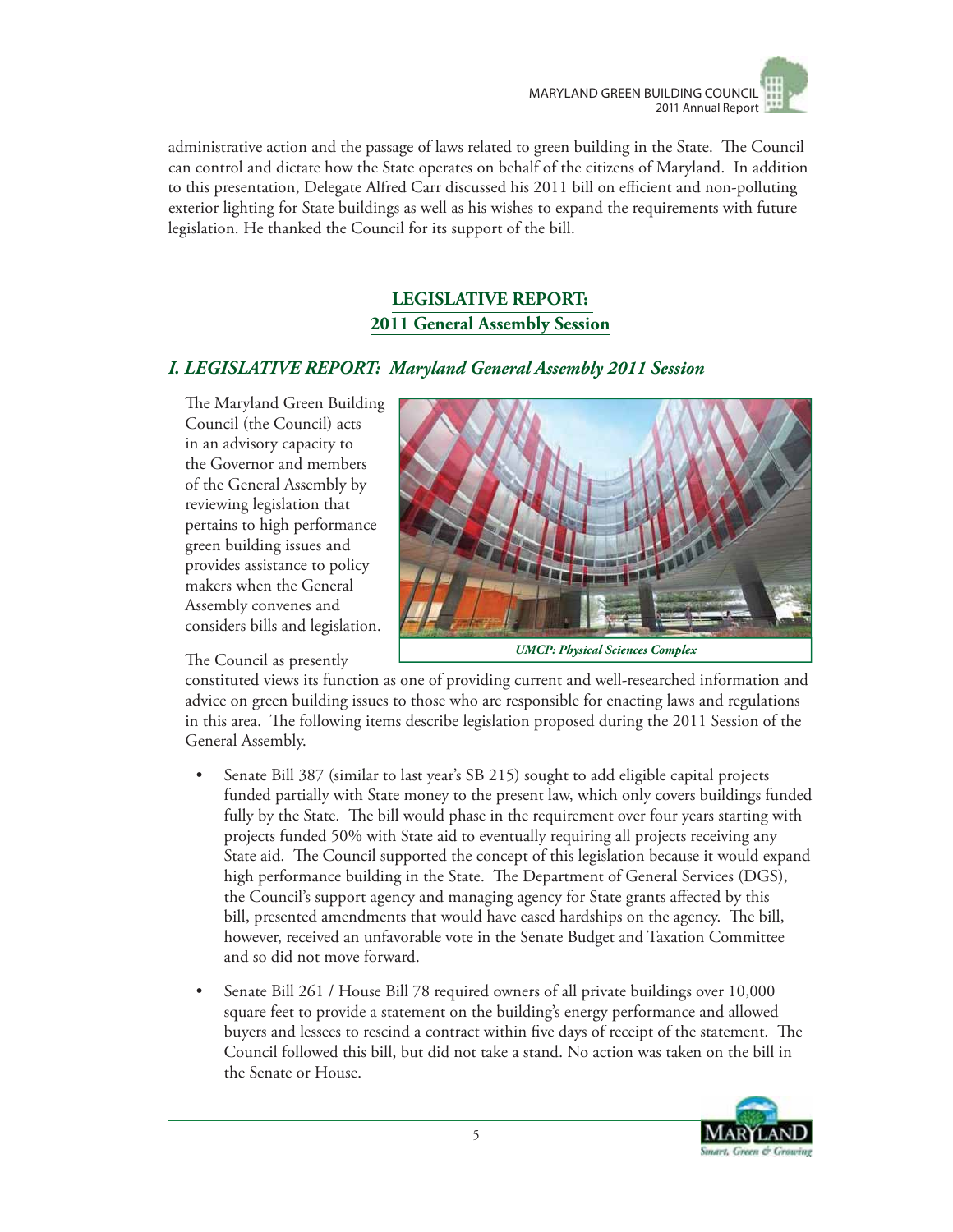• The Council actively supported another piece of legislation, House Bill 972. This bill authorized the Department of Housing and Community Development (DHCD) to adopt by regulation the International Green Building Code (IgCC). This would allow local jurisdictions to adopt and amend the code for local use. The Council supported the bill in that it would provide progressive local governments with a framework in which to expand the concept of higher performance building to private construction of all types. The bill passed both houses and was signed by the Governor on May 10, 2011. The law takes effect March 1, 2012.

Other notable green building related bills (which were not considered by the Council) are noted below.

- House Bill 643 prohibits the use of State funds to install or replace certain permanent outdoor lighting fixtures located on State property with lighting that is not designed to maximize energy conservation and minimize light pollution, glare, and light trespass. This bill, which was actively supported by DGS, passed unanimously and was signed by Governor O'Malley on May 10, 2011. The law took effect October 1, 2011.
- House Bill 933 provides renewable energy tax credits for certain solar hot water systems. This bill was approved by Governor O'Malley on May 19, 2011.
- House Bill 819 promotes education of the public on the practice of residential composting. The average household discards 650 pounds of compostable material each year. This bill was approved by Governor O'Malley on May 10, 2011.

As it has done in the past, the Council is prepared to review future legislative proposals and provide policy makers with information and opinions.

## *II. STATE HIGH PERFORMANCE BUILDING PROGRAM UPDATE*

The number of State owned High Performance Green Buildings continues to grow in spite of the economic climate. Due to the increasing number of projects, a spreadsheet format has been established to keep track of them all. The first section lists projects that were developed as high performance green buildings as a direct result of the original 2001 Executive Order and subsequent green building legislation. The second lists projects that were developed as green buildings by the using agency or development entity outside of the High Performance Buildings Act.

For Fiscal Year 2012, several new State capital budget projects qualified to be designed under the High Performance Green Building Program and were funded for preliminary planning or design.

- The Westminster Readiness Center for the Maryland National Guard will include a 20,826 gross square feet (gsf) addition and renovation of the existing 17,299 gsf Westminster Armory to support the newly acquired Combat Military Police Company. As a design/build project, funding has been provided for design and construction.
- The National Guard has also been funded for design and construction of the La Plata Readiness Center. This 36,263 gsf building will house the 253rd Engineer Company.

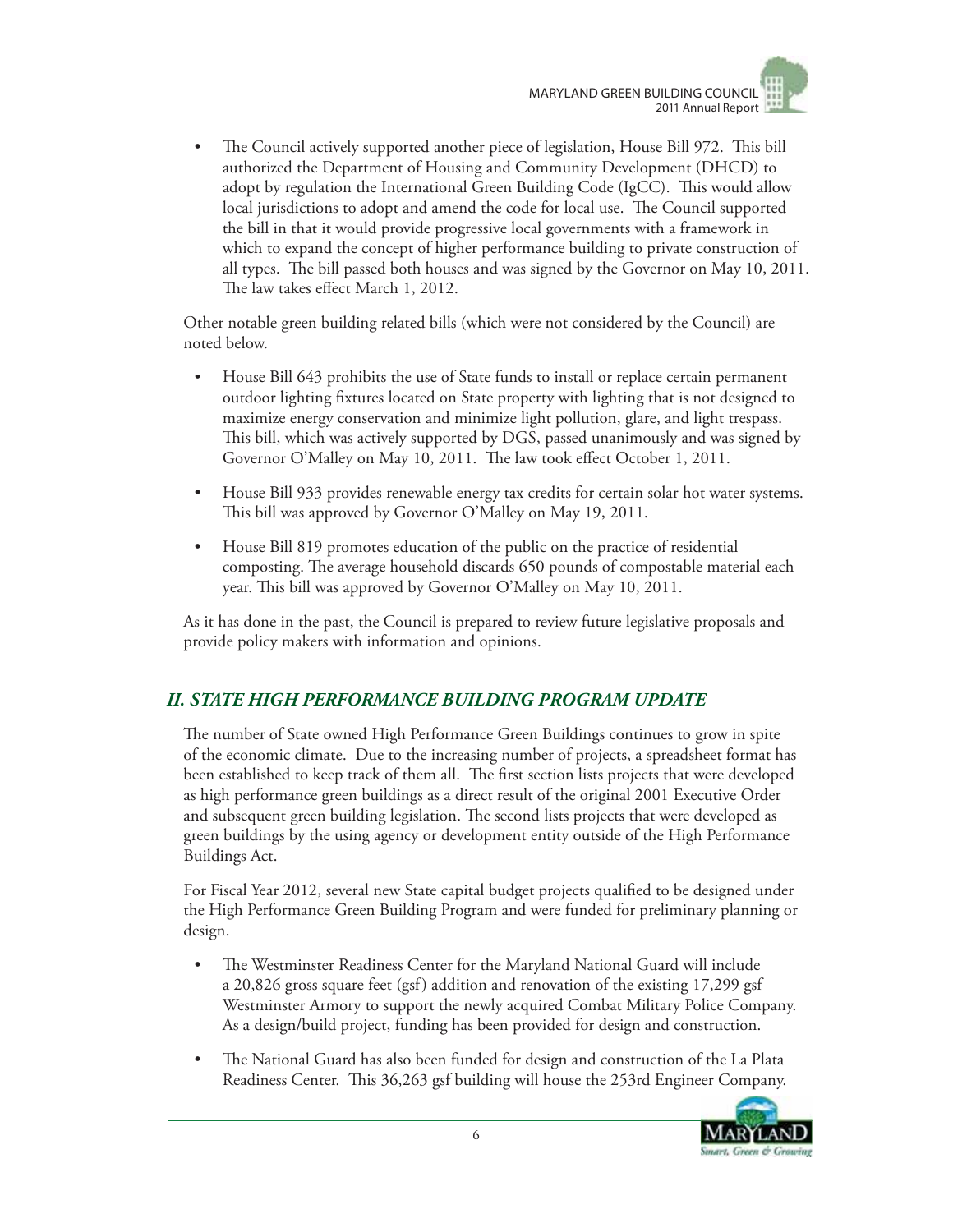- Morgan State University has received planning funds for the new Jenkins Behavioral Science Center to replace an existing facility of the same name. The project is approximately 90,000 gsf and will cost \$46.7 million.
- The Southern Maryland Higher Education Center in St. Mary's County has been funded for planning of a new classroom and engineering laboratory building. The 38,121 gsf building will cost \$14.4 million and help address space deficiencies on campus due to increased enrollment and expansion of programs.
- The University of Maryland, Eastern Shore, has been funded for planning for a new engineering and aviation science building. The project is 163,350 gsf and is expected to cost approximately to cost \$86.75 million.
- The University of Maryland, College Park has received planning funds for Phase I of a new physical sciences complex. The 160,000 gsf building will house modern laboratory space and offices for the Department of Physics, the Department of Astronomy, and the Departments of Computer Science Mathematics and Technology.



The green building program continues to inspire green efforts in projects outside of the requirements of the high performance building act. St. Mary's College reports that they have moved Margaret Brent Hall rather than demolishing and replacing it. The 4,510 gsf building will provide academic office space and classroom space and is being upgraded with energyefficient windows and HVAC systems. The College is also constructing a 230-car pervious parking lot and has converted 22 acres of lawn into meadows and forest.

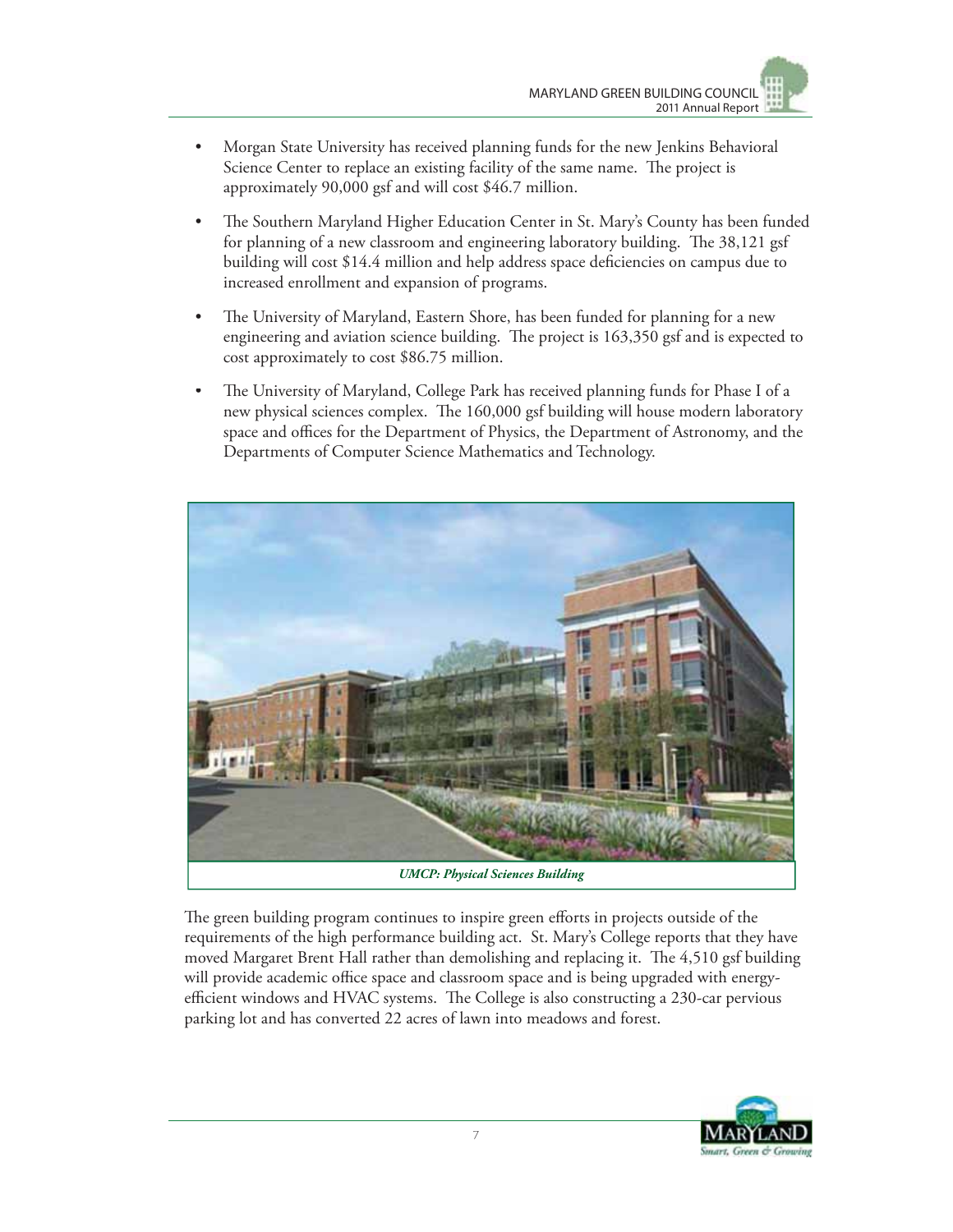| <b>Status</b>       | <b>Facility</b><br>Location                | Project<br><b>Name</b>                                   | <b>Developer</b>      | Leed Rat-<br>ing  | <b>Total GSF</b>  | <b>Project Cost</b> | Opened                     | Information/<br><b>Remarks</b>                                                                                                                                                                                                    |
|---------------------|--------------------------------------------|----------------------------------------------------------|-----------------------|-------------------|-------------------|---------------------|----------------------------|-----------------------------------------------------------------------------------------------------------------------------------------------------------------------------------------------------------------------------------|
| Completed           | St. Mary's<br>College                      | Goodpaster Hall                                          | DGS for<br><b>SMC</b> | Silver            | 52,000            |                     | 2007                       | Classroom and<br>laboratory building.<br>Original green building<br>pilot project.                                                                                                                                                |
| Completed           | Gunpowder<br>Falls State<br>Park           | Hammerman<br><b>Beach Services</b><br>Building           | DGS for<br><b>DNR</b> | Silver            | 7,400             |                     | 2007                       | Shower and bathing<br>facilities, park offices and<br>concessions. Original<br>green building pilot<br>project.                                                                                                                   |
| Construction        | Annapolis<br>Campus                        | Lowe House<br>Office Building                            | <b>DGS</b>            | Silver<br>(est)   | 83,900            | \$6,497,000.00      | $2012$ (est)               | States' first green<br>renovation project<br>includes upgrading<br>HVAC and electrical<br>systems and integration<br>with recent new<br>addition.                                                                                 |
| Planning            | Morgan State<br>University                 | School of<br>Business at<br>Northwood<br>Shopping Center | <b>MSU</b>            | Silver<br>(est)   | 145,800           | \$8,290,000.00      | no<br>schedule<br>provided | Construct a new School<br>of Business Complex<br>at the Northwood<br>Shopping Center. The<br>proposed building<br>will house the School<br>of Business and<br>Management which<br>includes the Hospitality<br>Management program. |
| Construction<br>80% | Western<br>Correctional<br>Institute       | Vocational<br>Education<br>Building                      | <b>DPSCS</b>          | Silver<br>(est)   | 25,932            | \$14,749,000.00     |                            | Classrooms,<br>laboratories, computer<br>labs, office space, to<br>retrain inmates.                                                                                                                                               |
| Design              | Baltimore<br>Detention<br>Center           | Women's<br>Detention<br>Center                           | <b>DPSCS</b>          | Silver<br>(est)   | 458,069           | \$176,250,000.00    |                            | 800 bed women's<br>detention center with<br>sleeping, dining,<br>education, training,<br>recreation, counseling,<br>somatic and mental<br>health services and<br>visitation.                                                      |
| Planning            | Baltimore<br>Detention<br>Center           | Youth Detention<br>Center                                | <b>DPSCS</b>          | Silver<br>(est)   | under<br>revision | under revision      | no<br>schedule<br>provided | The program for this<br>project is currently<br>under revision.                                                                                                                                                                   |
| Construction        | University of<br>Baltimore                 | John and Frances<br>Angelos Law<br>Center                | <b>USM</b>            | Platinum<br>(est) | 190,000           | \$107,000,000       | $2012$ (est)               | http://www.ubalt.edu/<br>template.cfm?page=2571                                                                                                                                                                                   |
| Completed           | University of<br>Maryland,<br>Baltimore    | Pharmacy Hall<br>Addition                                | <b>USM</b>            | Gold              | 128,591           | \$81,000,000.00     | 2010                       | http://phaddition.<br>blogspot.com/                                                                                                                                                                                               |
| Construction        | University of<br>Maryland,<br>College Park | Physical Sciences<br>Complex Phase 1                     | <b>USM</b>            | Silver<br>(est)   | 160,246           | \$129,000,000.00    | 2013                       | http://www.hdrinc.<br>com/portfolio/physical-<br>sciences-complex                                                                                                                                                                 |

## **STATE PROJECTS DEVELOPED IN COMPLIANCE WITH THE HIGH PERFORMANCE BUILDING ACT**

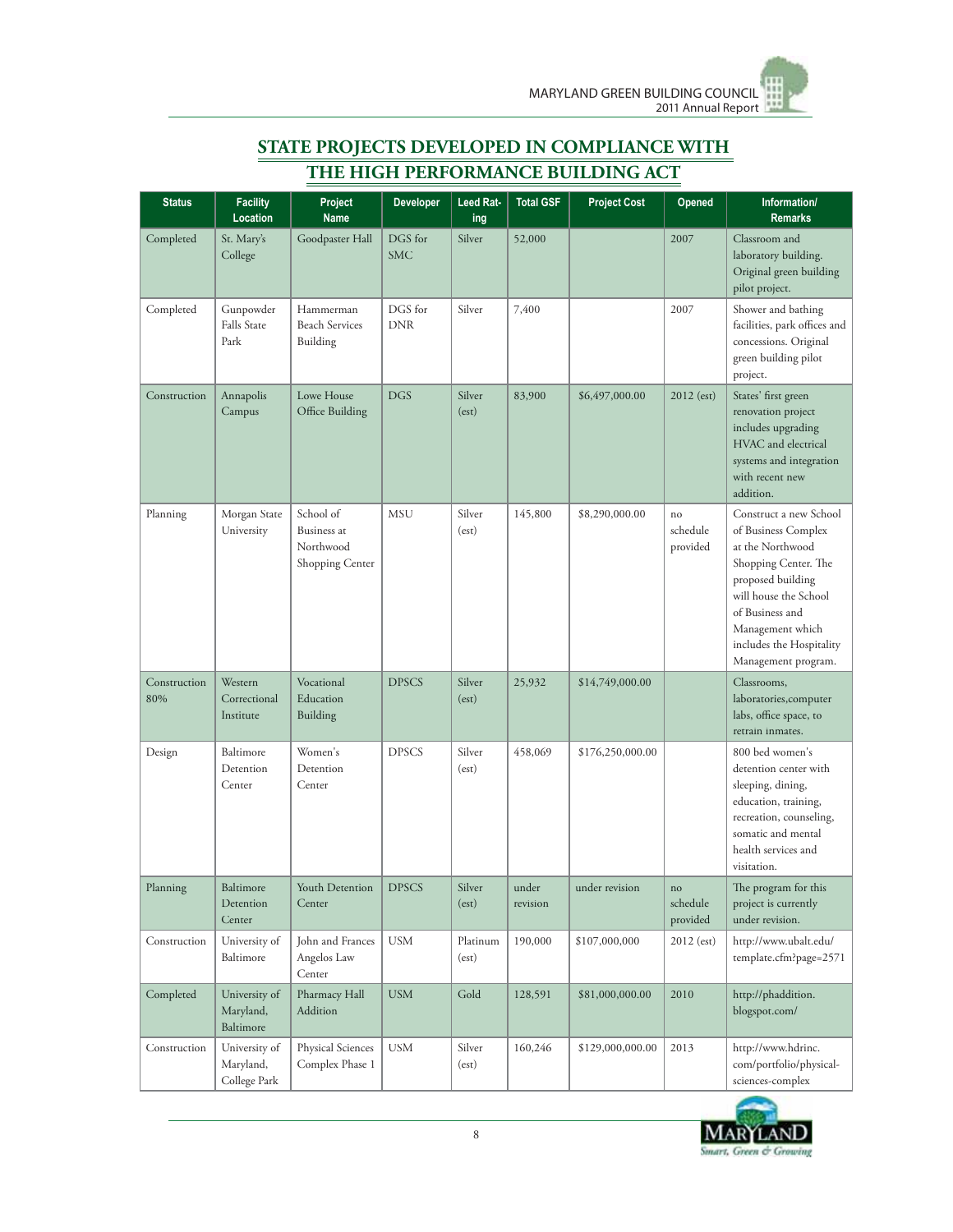



| <b>Status</b> | <b>Facility</b><br>Location                                    | Project<br><b>Name</b>                                              | Developer               | Leed Rat-<br>ing | <b>Total GSF</b>                            | <b>Project Cost</b> | Opened                     | Information/<br><b>Remarks</b>                                                                                                                                                                                                                                                                                                                                                                       |
|---------------|----------------------------------------------------------------|---------------------------------------------------------------------|-------------------------|------------------|---------------------------------------------|---------------------|----------------------------|------------------------------------------------------------------------------------------------------------------------------------------------------------------------------------------------------------------------------------------------------------------------------------------------------------------------------------------------------------------------------------------------------|
| 95% Design    | Harriet<br>Tubman<br>Underground<br>Railroad State<br>Park     | Harriet Tubman<br>Underground<br>Railroad<br>Interpretive<br>Center | DGS for<br><b>DNR</b>   | Silver<br>(est)  | 15,000                                      | \$14,200,000.00     | 2014 (est)                 | Exhibit space,<br>orientation film theater,<br>library, gift shop and<br>multipurpose meeting<br>space. Memorial garden,<br>trails, picnic pavilion<br>and information kiosk.                                                                                                                                                                                                                        |
| Planning      | Baltimore<br>City<br>Community<br>College<br>Liberty<br>Campus | Main Building<br>Renovation                                         | DGS for<br><b>BCCC</b>  | Silver<br>(est)  | 37,909                                      | \$47,514,000.00     | no<br>schedule<br>provided | Provide modern<br>academic and<br>administrative space and<br>enhance instructional<br>space for new and<br>existing programs<br>and activities; correct<br>functional building<br>deficiencies, to upgrade<br>utility systems, including<br>fire suppression,<br>HVAC, electrical,<br>telecommunications,<br>and instructional<br>delivery technology;<br>and to replace external<br>curtain walls. |
| Planning      | State Library<br>Resource<br>Center                            | Central Branch<br>Enoch Pratt Free<br>Library System                | DGS for<br><b>EPFLS</b> | Silver<br>(est)  | 290,000                                     |                     |                            | Improve building<br>systems and life safety<br>components.                                                                                                                                                                                                                                                                                                                                           |
| Construction  | Maryland<br>State<br>Department<br>of Education                | Western<br>Maryland<br>Regional Library                             |                         | Silver<br>(est)  | 91,000                                      | \$24,500,000.00     | no<br>schedule<br>provided | Renovate and expand<br>the W MD Regional<br>Library that serves<br>Garrett, Allegany and<br>Washington Counties.                                                                                                                                                                                                                                                                                     |
| Construction  | Deer's Head<br>Hospital<br>Center,<br>Salisbury<br>MD.         | Kidney Dialysis<br>Addition and<br>Renovation                       | DGS for<br><b>DHMH</b>  | Silver<br>(est)  | 7,800<br>gsf new<br>7,130 gsf<br>renovation | \$4,760,000.00      | July 1,<br>2013            | Add new dialysis<br>wing to increase the<br>number and size of<br>the existing dialysis<br>stations. Convert the<br>former dialysis space<br>into administrative and<br>support functions for the<br>new wing.                                                                                                                                                                                       |

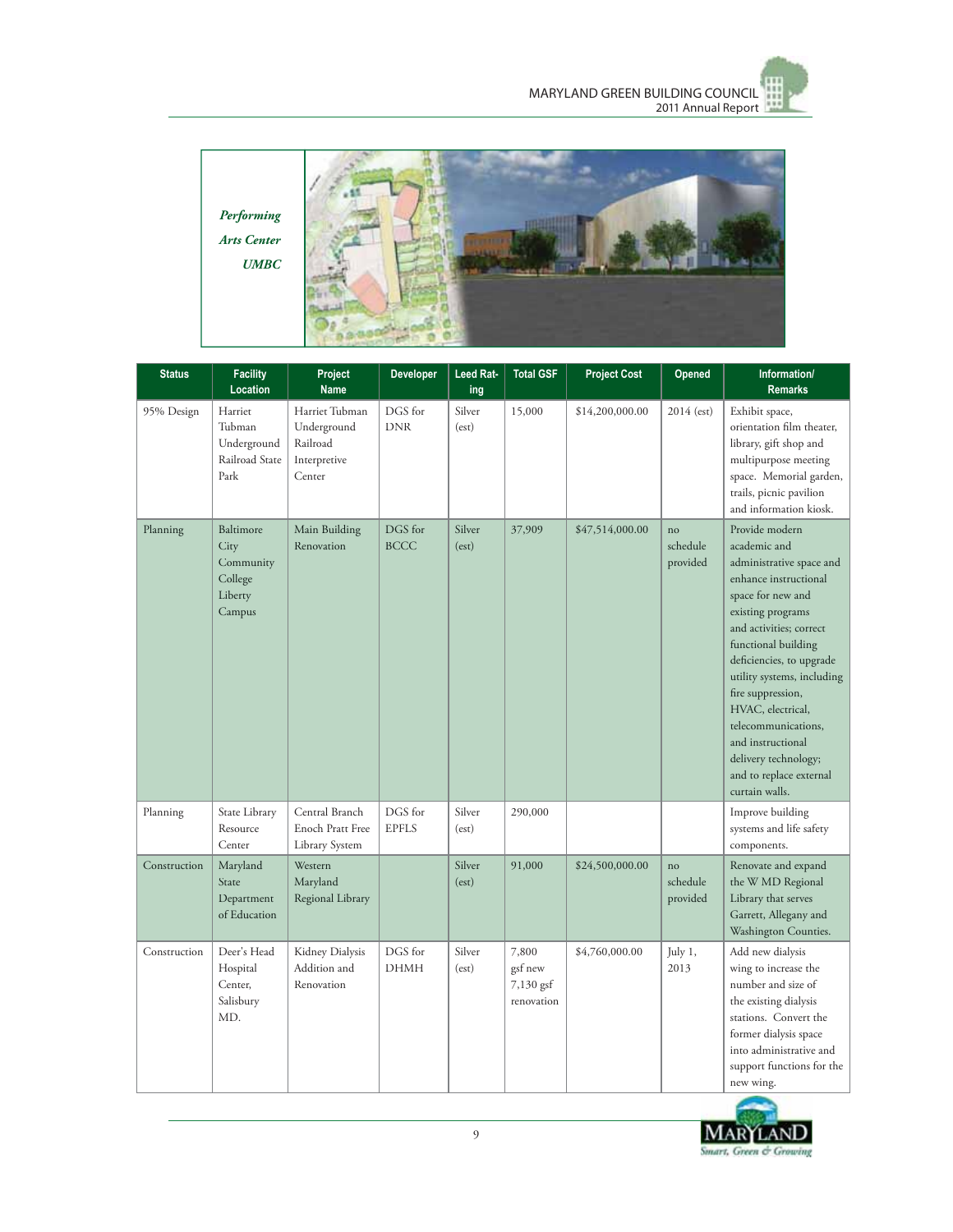

| <b>Status</b>       | <b>Facility</b><br>Location                                | Project<br><b>Name</b>                                     | <b>Developer</b>                                                          | Leed Rat-<br>ing | Total GSF | <b>Project Cost</b> | Opened                     | Information/<br><b>Remarks</b>                                                                                                                                                                                                                                        |
|---------------------|------------------------------------------------------------|------------------------------------------------------------|---------------------------------------------------------------------------|------------------|-----------|---------------------|----------------------------|-----------------------------------------------------------------------------------------------------------------------------------------------------------------------------------------------------------------------------------------------------------------------|
| Construction        | Department<br>of Health<br>and Mental<br>Hygiene           | State Public<br>Health<br>Laboratory                       | Maryland<br>Economic<br>Development<br>Corporation<br>(MEDCO)<br>for DHMH | Silver<br>(min)  | 196,000   | \$165,000,000.00    | no<br>schedule<br>provided | Replaces outdated<br>labs located at State<br>Center. Planned for<br>six lab divisions,<br>support services and<br>administration.                                                                                                                                    |
| Design              | Cheltenham<br>Children's<br>Center                         | Cheltenham<br>Youth Facility,<br>Prince George's<br>County | DGS for<br><b>DJS</b>                                                     | Silver<br>(est)  | 99,000    | \$42,000,000.00     |                            | Construct a new 72 bed<br>juvenile detention center<br>to replace the existing<br>outdated facility. New<br>facility will provide<br>sleeping, dining,<br>education, training,<br>recreation, counseling,<br>somatic and mental<br>health services and<br>visitation. |
| Construction        | Maryland<br>National<br>Guard<br>Facility,<br>Salisbury MD | Salisbury<br>Readiness Center                              | DGS for<br><b>MDNG</b>                                                    | Silver           | 38,055    | \$13,400,000.00     | no<br>schedule<br>provided | Construct a 20,826 GSF<br>addition and renovate<br>the existing 17,229 GSF<br>Westminster Readiness<br>center to support<br>the newly acquired<br>Combat military Police<br>Company.                                                                                  |
| Construction        | Jessup<br>Community<br>Correctional<br>Facility            | Dorsey Run<br>Correctional<br>Facility                     | <b>DPSCS</b>                                                              | Silver<br>(est)  | 159,000   | \$46,357,000.00     | May 2013<br>(est)          | Construct a new<br>minimum security<br>complex consisting of<br>two adjacent minimum<br>security compounds<br>for 560 inmates each.<br>The new facility will<br>contain housing, inmate<br>transition services,<br>educational, and<br>recreational functions.        |
| Site<br>Acquisition | Southern<br>Regional<br>Childrens<br>Center                | Southern<br>Regional<br>Childrens Center                   | DGS for<br><b>DJS</b>                                                     | Silver<br>(min)  | 78,806    | \$36,420,000.00     |                            | Construct a new 48<br>bed secure detention<br>center in Southern<br>Maryland. The ne<br>facility will include space<br>for housing, dietary<br>services, education,<br>somatic and behavioral<br>health, recreation,<br>administration and<br>general support.        |

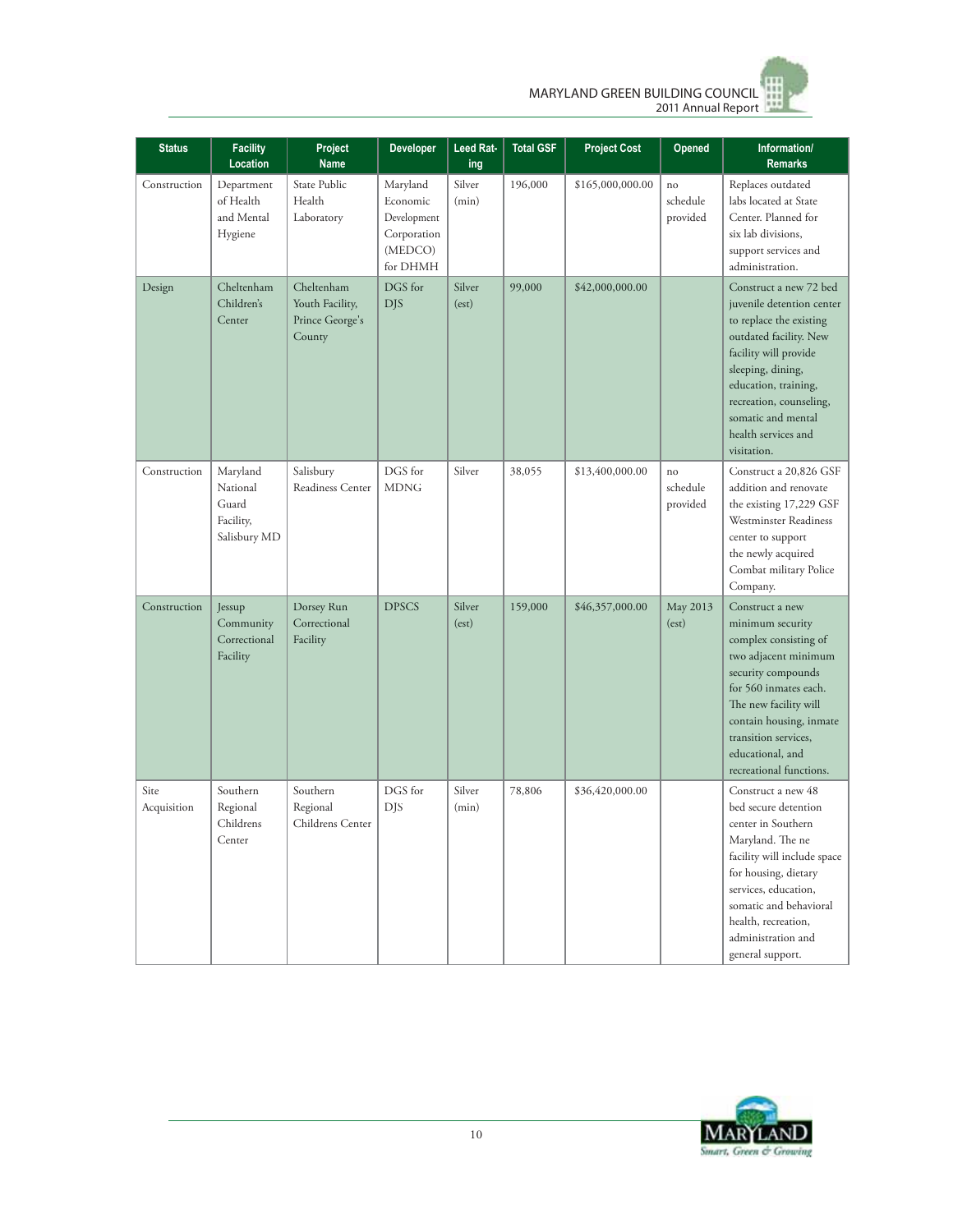

| <b>Status</b>       | <b>Facility</b><br>Location              | Project<br><b>Name</b>                                | <b>Developer</b>      | Leed<br>Rating | <b>Total GSF</b> | <b>Project Cost</b> | Opened           | Information/<br><b>Remarks</b>                                                                                                                                                                                                                                                                      |
|---------------------|------------------------------------------|-------------------------------------------------------|-----------------------|----------------|------------------|---------------------|------------------|-----------------------------------------------------------------------------------------------------------------------------------------------------------------------------------------------------------------------------------------------------------------------------------------------------|
| Construction<br>95% | North Branch<br>Correctional<br>Facility | <b>MCE</b><br>Upholstery and<br>Reupholstery<br>Plant | <b>DPSCS</b>          | Silver         | 20,000           | \$4,400,000.00      |                  | Construct a new<br>Maryland Correctional<br>Enterprises (MCE)<br>building at the North<br><b>Branch Correctional</b><br>Institution (NBCI).<br>The project will house<br>an Upholstery and Re-<br>Upholstery Plant with<br>100 inmate facility.<br>NBCI currently does not<br>have an MCE facility. |
| Design 95%          | St. Mary's<br>College                    | Anne Arundel<br>Hall                                  | St. Mary's<br>College | Gold<br>(est)  | 33,700           | \$29,163,000.00     | December<br>2014 | Demolish the existing<br>27,400 GSF Anne<br>Arundel Hall and replace<br>it with a new 33,700<br>GSF building on the<br>same site. The new<br>facility will house the<br>history, anthropology,<br>archaeology, and<br>international languages<br>and cultures programs of<br>the College.           |



*Anne Arundel Hall* 

*St. Mary's College* 

| Design | Historic St. | Maryland     | St. Mary's | Gold  | 11,711 | \$14,182,000.00 | December | Construct a 7,850        |
|--------|--------------|--------------|------------|-------|--------|-----------------|----------|--------------------------|
|        | Mary's City  | Heritage     | College    | (est) |        |                 | 2016     | NASF/12,403 museum       |
|        |              | Interpretive |            |       |        |                 |          | and visitor center       |
|        |              | Center       |            |       |        |                 |          | complex in St. Mary's    |
|        |              |              |            |       |        |                 |          | City commemorating       |
|        |              |              |            |       |        |                 |          | the founding of          |
|        |              |              |            |       |        |                 |          | Maryland. The            |
|        |              |              |            |       |        |                 |          | Maryland Heritage        |
|        |              |              |            |       |        |                 |          | Interpretive Center      |
|        |              |              |            |       |        |                 |          | will be adjacent to the  |
|        |              |              |            |       |        |                 |          | replacement building     |
|        |              |              |            |       |        |                 |          | for Anne Arundel Hall    |
|        |              |              |            |       |        |                 |          | at St. Mary's College of |
|        |              |              |            |       |        |                 |          | Maryland.                |

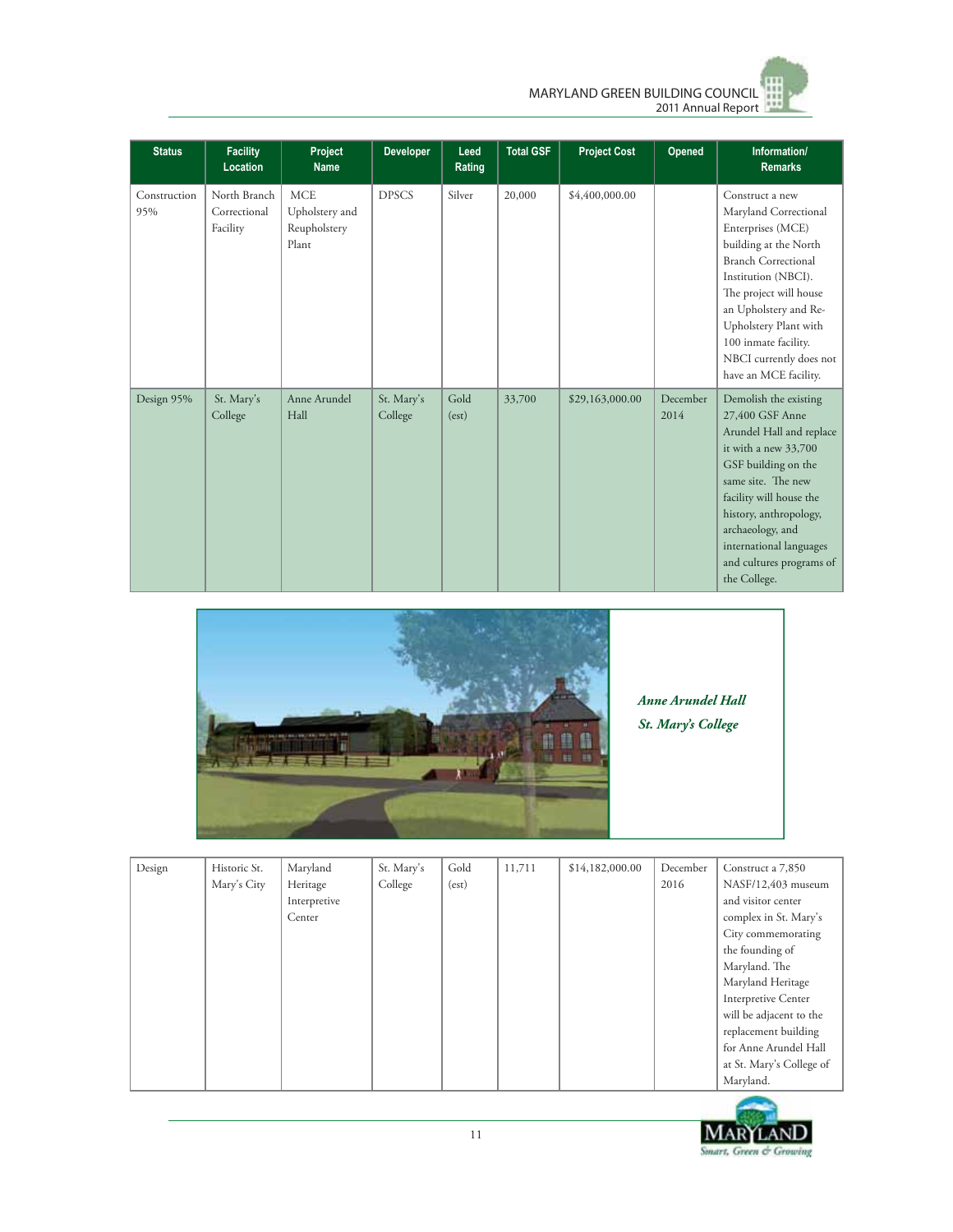

| <b>Status</b> | <b>Facility</b><br>Location | Project<br>Name                                                            | <b>Developer</b>              | Leed<br>Rating  | <b>Total GSF</b> | <b>Project Cost</b> | <b>Opened</b>      | Information/<br><b>Remarks</b>                                                                                                                                                                                                                                                                                                                                                       |
|---------------|-----------------------------|----------------------------------------------------------------------------|-------------------------------|-----------------|------------------|---------------------|--------------------|--------------------------------------------------------------------------------------------------------------------------------------------------------------------------------------------------------------------------------------------------------------------------------------------------------------------------------------------------------------------------------------|
| Design        | Morgan State<br>University  | Center for<br>the Built<br>Environment<br>and<br>Infrastructure<br>Studies | Morgan<br>State<br>University | Silver<br>(min) | 126,129          |                     | December<br>2016   | Construct a new<br>68,009 NASF/126,129<br>GSF Center for the<br><b>Built Environment</b><br>and Infrastructure<br>Studies. The Center<br>will house the Institute<br>for Architecture<br>and Planning, the<br>Department of Civil<br>Engineering, and<br>the Institute for<br>Transportation Studies.                                                                                |
| Design        | Coppin State<br>University  | New Science<br>and Technology<br>Center                                    | <b>USM</b>                    | Gold<br>(est)   | 134,900          | \$116,195,000.00    | $2014(\text{est})$ | Construct a new<br>academic facility to<br>house all science-related<br>disciplines, including the<br>Departments of Natural<br>Sciences, Mathematics<br>and Computer Science,<br>and Management<br>Science and Economics.<br>http://www.coppin.<br>edu/OUR/News.asp<br>x?author=tjones&sto<br>ry=20101221152444                                                                     |
| Development   | Salisbury<br>University     | Perdue School of<br><b>Business</b>                                        | <b>USM</b>                    | Gold<br>(est)   | 113,000          | \$55,000,000.00     |                    | Construct a new<br>112,762 GSF state-of-<br>the-art facility on the<br>campus of Salisbury<br>University to replace<br>and expand the facility<br>currently supporting<br>the Perdue School of<br>Business.                                                                                                                                                                          |
| Completed     | Towson<br>University        | Liberal Arts<br>Complex                                                    | <b>USM</b>                    | Gold            | 253,000          | \$147,500,000.00    | <b>July 2011</b>   | Construct a new<br>building in two phases<br>(the first, 100,000 GSF;<br>the second 153,000<br>GSF) to consolidate and<br>expand the units of the<br>College of Liberal Arts<br>that are now dispersed<br>among three other<br>buildings. http://mlis.<br>state.md.us/2009RS/<br>budget_docs/All/<br>Capital/RB24A_-_<br>Towson_Univ_New_<br>College_of_Liberal_<br>Arts_Complex.pdf |

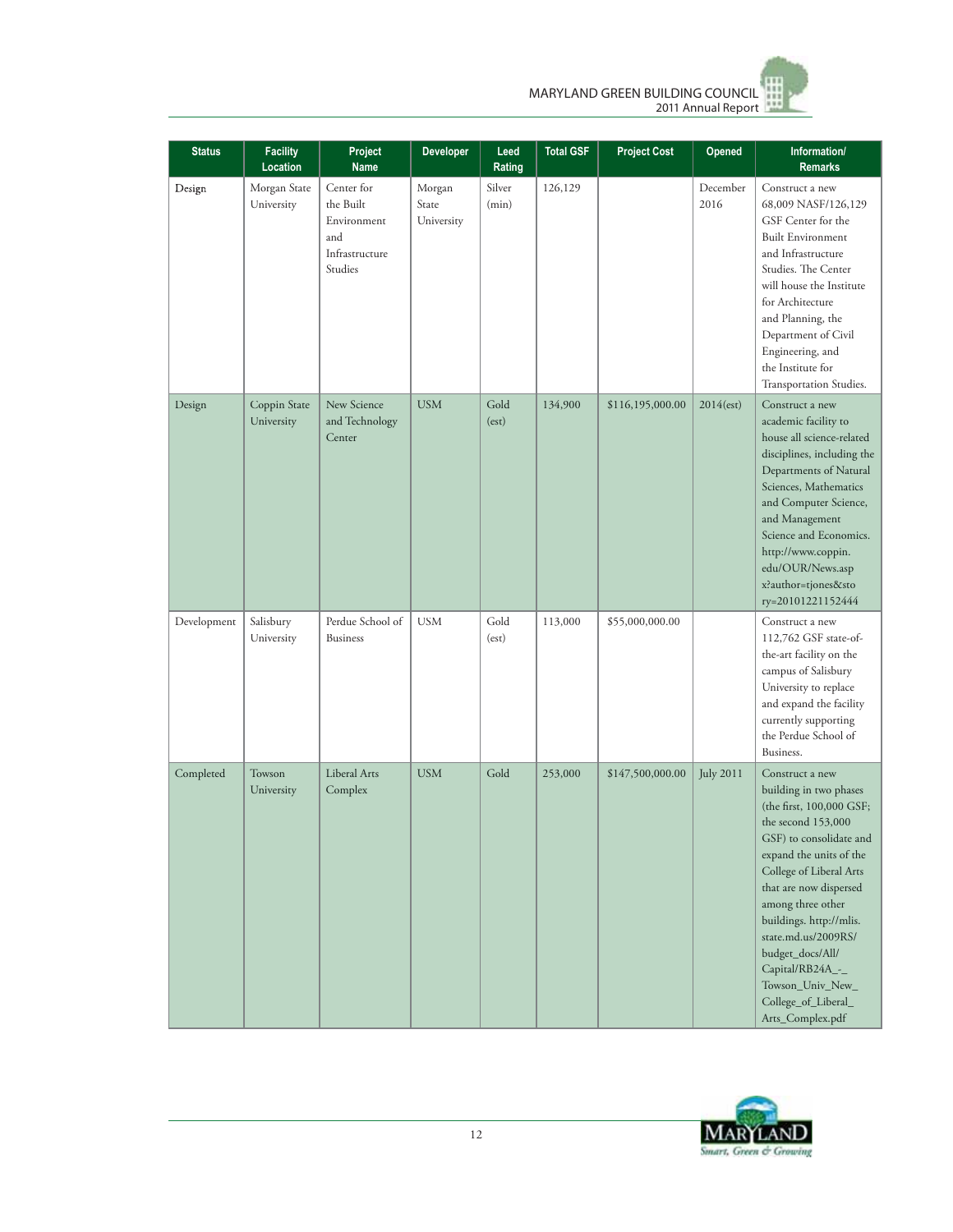

| <b>Status</b> | <b>Facility</b><br>Location                                      | Project<br><b>Name</b>                                                                      | <b>Developer</b>        | Leed<br>Rating  | <b>Total GSF</b> | <b>Project Cost</b> | Opened           | Information/<br><b>Remarks</b>                                                                                                                                                                                                                                                                                       |
|---------------|------------------------------------------------------------------|---------------------------------------------------------------------------------------------|-------------------------|-----------------|------------------|---------------------|------------------|----------------------------------------------------------------------------------------------------------------------------------------------------------------------------------------------------------------------------------------------------------------------------------------------------------------------|
|               | Edgewood<br>Arsenal                                              | Maryland Fire<br>and Rescue<br>Institute - North<br>East Regional<br><b>Training Center</b> | <b>USM</b>              | Silver          | 13,915           | \$9,381,000.00      |                  | Construct a new facility<br>for the Maryland Fire<br>and Rescue Institute<br>(MFRI) - North East<br>Regional Training<br>Center. This project<br>involves relocating<br>MFRI operations to the<br>Edgewood Arsenal. The<br>new facility will provide<br>office space, classroom<br>space, and new training<br>props. |
| Planning      | Adjacent<br>to Clifton<br>T Perkins<br>Hospital<br>Center        | Secure<br>Evaluation and<br>Therapeutic<br>Treatment<br>Center                              | DGS for<br><b>DHMH</b>  | Silver<br>(min) | 95,100           | \$36,000,000.00     | November<br>2015 | Construct a 60 bed<br>facility to house<br>individuals with<br>development disabilities<br>and forensic involvement                                                                                                                                                                                                  |
| Development   | Frostburg<br>State<br>University                                 | Center for<br>Communications<br>and Information<br>Technology                               | <b>USM</b>              | Gold<br>(est)   | 127,000          | \$65,000,000.00     | 2014 (est)       | http://www.frostburg.<br>edu/budget/budget-<br>resources/capital-budget-<br>projects/                                                                                                                                                                                                                                |
| Development   | University of<br>Maryland,<br>Baltimore<br>County                | Performing Arts<br>and Humanities<br>Building, Phase I                                      | <b>USM</b>              | Silver<br>(est) | 91,100           | \$84,200,000.00     | 2012             | http://www.umbc.edu/<br>pahb/                                                                                                                                                                                                                                                                                        |
| Planning      | New<br>Classroom<br>and<br>Engineering<br>Laboratory<br>Building | Southern<br>Maryland Higher<br>Education<br>Center                                          | DGS for<br><b>SMHEC</b> | Silver<br>(min) | 38,121           | \$14,400,000.00     |                  | Construct a third<br>academic building on<br>the Southern Maryland<br><b>Higher Education</b><br>Center campus to<br>address space deficiencies<br>due to increased<br>enrollment and the<br>expansion of programs<br>offered at the facility.                                                                       |
| Planning      | LaPlata<br>Readiness<br>Center                                   | Maryland<br>National Guard                                                                  | DGS for<br><b>MDNG</b>  | Silver<br>(min) | 36,263           | \$14,420,000.00     |                  | Construct a new<br>readiness center in La<br>Plata. The proposed<br>readiness center will<br>house the 253rd<br>Engineer Company that<br>was transferred to the La<br>Plata Readiness Center<br>as part of the national<br>"Grow the Army<br>Initiative.                                                             |

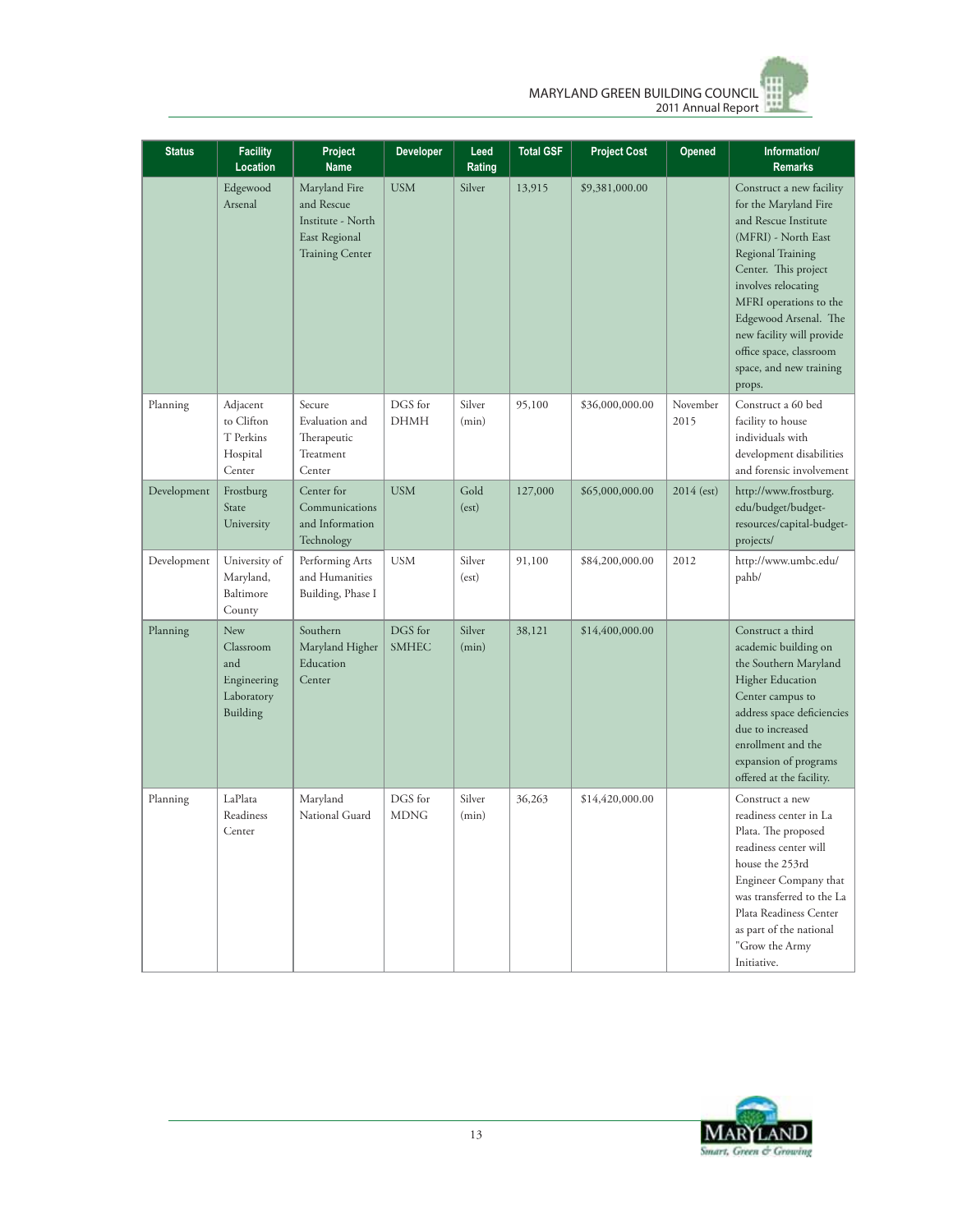

| <b>Status</b>                | <b>Facility</b><br>Location                    | Project<br><b>Name</b>                              | Developer  | Leed<br>Rating  | <b>Total GSF</b> | <b>Project Cost</b> | Opened                     | Information/<br><b>Remarks</b>                                                                                                                                                                                                                                                                                                                                                                                                                                                |
|------------------------------|------------------------------------------------|-----------------------------------------------------|------------|-----------------|------------------|---------------------|----------------------------|-------------------------------------------------------------------------------------------------------------------------------------------------------------------------------------------------------------------------------------------------------------------------------------------------------------------------------------------------------------------------------------------------------------------------------------------------------------------------------|
| Planning                     | New Jenkins<br>Behavioral<br>Science<br>Center | Morgan State                                        | <b>MSU</b> | Silver<br>(min) | 90,000           | \$46,700,000.00     | no<br>schedule<br>provided | Construct a new<br>building to house the<br>Behavioral and Social<br>Sciences. The proposed<br>facility will replace<br>the existing Jenkins<br>Behavioral and Social<br>Sciences Building.                                                                                                                                                                                                                                                                                   |
| Development                  | University of<br>Maryland,<br>Baltimore        | Health Sciences<br>Facility III                     | <b>USM</b> | Silver<br>(est) | 332,000          | \$283,000,000.00    | 2018(est)                  | Construct a new<br>research building for the<br>Schools of Medicine,<br>Pharmacy and Dentistry.<br>The facility will be<br>located on the site<br>presently occupied by<br>Hayden-Harris Hall<br>at 666 West Baltimore<br>Street http://www.<br>budget.umaryland.edu/<br>capitalbudget/health_<br>sciences_facility.html                                                                                                                                                      |
| Planning and<br>Construction | University<br>of Maryland<br>College Park      | Physical Sciences<br>Complex Phase I                | <b>USM</b> | Silver<br>(est) | 160,246          | \$129,000,000.00    | 2013                       | Construct Phase I of the<br>new physical sciences<br>complex to provide<br>modern laboratory<br>and office space for the<br>Department of Physics,<br>the Department of<br>Astronomy, and the<br>Institute for Physical<br>Sciences and Technology<br>(IPST). http://www.<br>hdrinc.com/portfolio/<br>physical-sciences-<br>complex                                                                                                                                           |
| Development                  | University<br>of Maryland<br>Eastern Shore     | Aviation and<br>Engineering<br>Sciences<br>Building | <b>USM</b> | Gold<br>(est)   | 163,000          | \$92,000,000.00     | $2015(\text{est})$         | Construct a replacement<br>facility for the existing<br>Aviation Science and<br><b>Engineering Building</b><br>at the University of<br>Maryland, Eastern<br>Shore. The new<br>facility will house the<br>Aviation Science and<br>Engineering program,<br>the Departments of<br>Computer Science,<br>Mathematics, and<br>Technology. http://<br>mlis.state.md.us/2011rs/<br>budget_docs/all/<br>Capital/RB25A_-_<br>New_Engineering_<br>and_Aviation_Sciences_<br>Building.pdf |

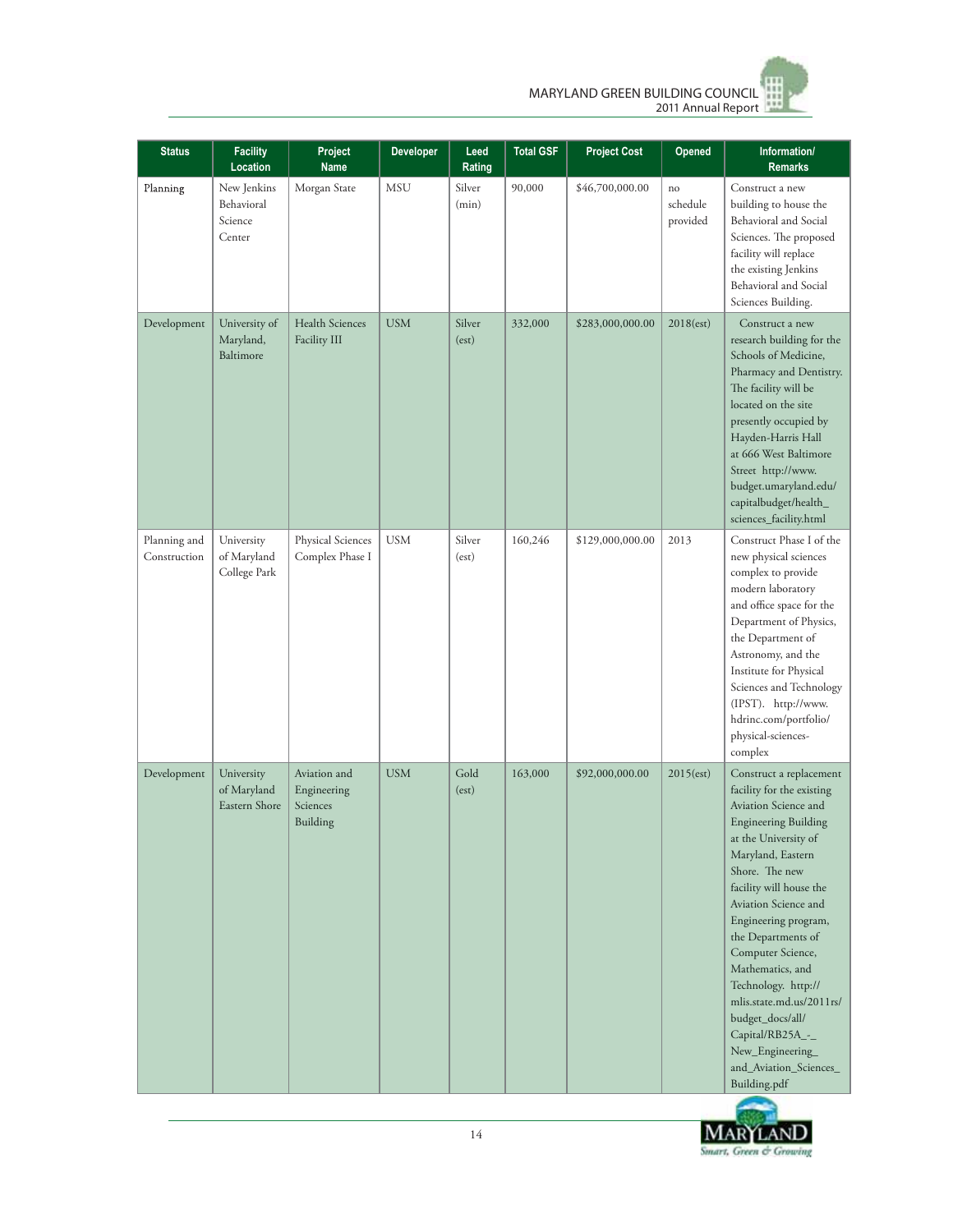

## **STATE BUILDING PROJECTS DEVELOPED INDEPENDENT OF THE HIGH PERFORMANCE BUILDING ACT**

| <b>Status</b> | <b>Facility</b><br>Location                            | <b>Project Name</b>                                 | Deve-<br>loper | Leed<br>Rating           | <b>Total</b><br><b>GSF</b> | Project<br><b>Construction</b><br>Cost | Opened | <b>Information/ Remarks</b>                                                                                                                                                                                                                                                                                                                                                                                                                                                                                                                                                                                               |
|---------------|--------------------------------------------------------|-----------------------------------------------------|----------------|--------------------------|----------------------------|----------------------------------------|--------|---------------------------------------------------------------------------------------------------------------------------------------------------------------------------------------------------------------------------------------------------------------------------------------------------------------------------------------------------------------------------------------------------------------------------------------------------------------------------------------------------------------------------------------------------------------------------------------------------------------------------|
| Completed     | <b>MDOT</b><br>Headquarters,<br>Anne Arundel<br>County | Harry R.<br>Hughes<br>Building                      | <b>MDOT</b>    | Gold                     | 22,000                     | unavailable                            | 2002   | Houses the Office of the Secretary<br>and several divisions of MDOT.<br>Promotes Transit-Oriented-<br>Development. Uses 48% less<br>energy than the ASHRAE baseline.<br>Incorporates rapidly renewable,<br>recycled content, post-industrial,<br>post-consumer materials. Water<br>conservation is achieved through the<br>use of waterless urinals and sensors<br>and aerators on showers and faucets.<br>A state-of-the-art storm-water<br>management system was utilized to<br>create zero net increase in storm-<br>water runoff recharges wetlands<br>which are permanently preserved by<br>a conservation easement. |
| Completed     | Coppin State<br>University                             | Physical<br>Education<br>complex                    | <b>USM</b>     | Silver                   | 246,359                    | \$127,663,000.00                       | 2010   | http://www.coppin.edu/<br>capitalplanning/PEC.aspx                                                                                                                                                                                                                                                                                                                                                                                                                                                                                                                                                                        |
| Completed     | Frostburg<br>State<br>University                       | Lane Student<br>Center<br>Renovation &<br>Expansion | <b>USM</b>     | Gold<br>(est)            | 76,000                     | \$20,000,000.00                        | 2011   | http://www.frostburg.edu/budget/<br>lane-center-renovation/                                                                                                                                                                                                                                                                                                                                                                                                                                                                                                                                                               |
| Completed     | Salisbury<br>University                                | Pocomoke<br>Hall<br>Renovation                      | <b>USM</b>     | Gold                     | 22,000                     | \$6,500,000.00                         | 2010   | http://www.salisbury.edu/fpcp/<br>housing/overview.html                                                                                                                                                                                                                                                                                                                                                                                                                                                                                                                                                                   |
| Completed     | Salisbury<br>University                                | Manokin Hall<br>Renovation                          | <b>USM</b>     | Silver/<br>Gold<br>(est) | 22,000                     | \$6,000,000.00                         | 2010   | http://www.salisbury.edu/fpcp/<br>housing/overview.html                                                                                                                                                                                                                                                                                                                                                                                                                                                                                                                                                                   |
| Completed     | Salisbury<br>University                                | Wicomico<br>Hall<br>Renovation                      | <b>USM</b>     | Silver/<br>Gold<br>(est) | 22,000                     | \$7,000,000.00                         | 2011   | http://www.salisbury.edu/fpcp/<br>housing/overview.html                                                                                                                                                                                                                                                                                                                                                                                                                                                                                                                                                                   |
| Completed     | Salisbury<br>University                                | Nanticoke<br>Hall<br>Renovation                     | <b>USM</b>     | Silver/<br>Gold<br>(est) | 36,000                     | \$11,000,000.00                        | 2011   | http://www.salisbury.edu/fpcp/<br>housing/overview.html                                                                                                                                                                                                                                                                                                                                                                                                                                                                                                                                                                   |
| Completed     | Towson<br>University                                   | West Village<br>Housing                             | <b>USM</b>     | Silver                   | 159,000                    | \$35,000,000.00                        | 2011   | http://www.towson.edu/<br>adminfinance/facilities/<br>archengconst/campusconstruction/<br>AECCurrentProjects2_000.asp                                                                                                                                                                                                                                                                                                                                                                                                                                                                                                     |

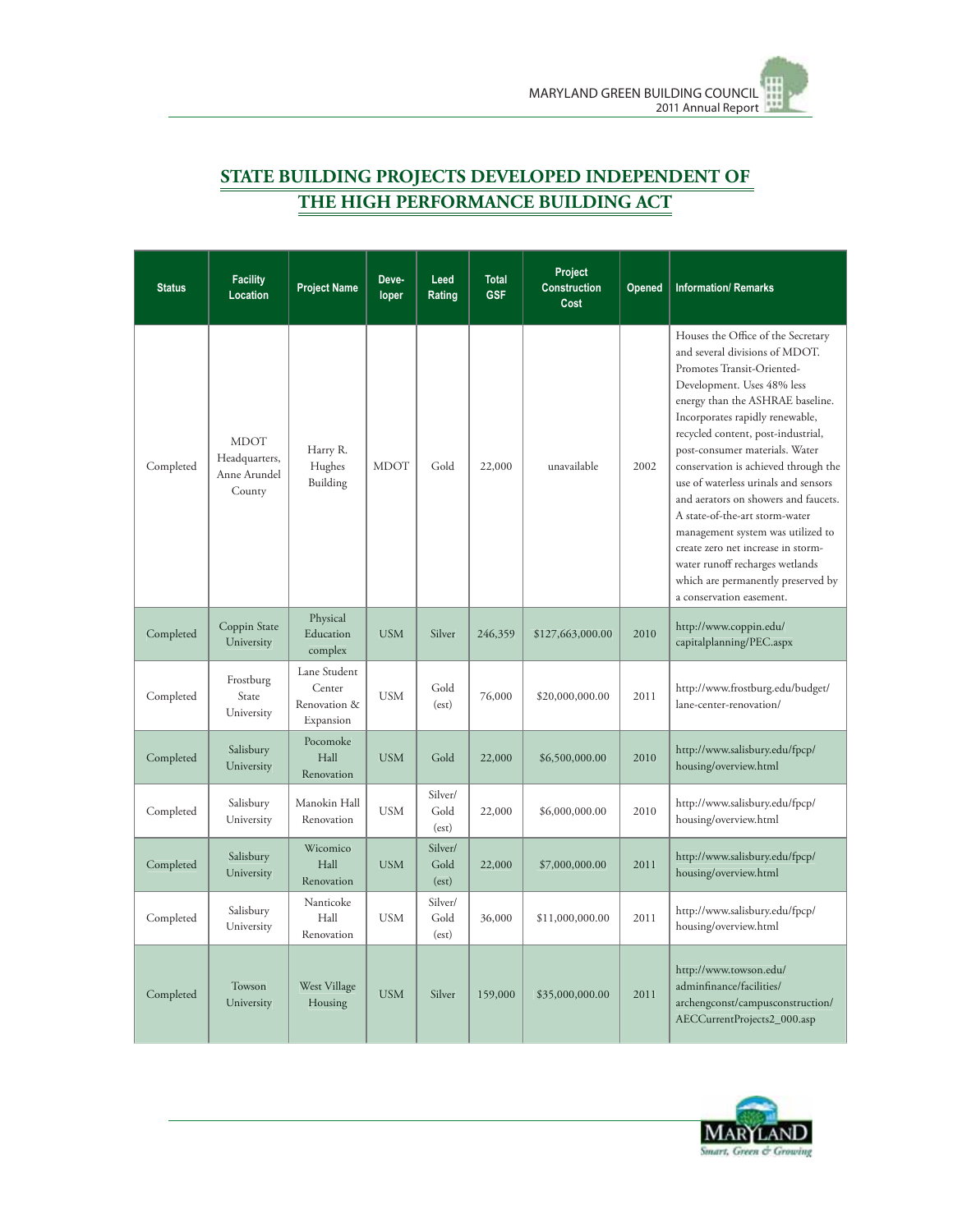

| <b>Status</b> | <b>Facility</b><br><b>Location</b>                 | <b>Project Name</b>                                      | Deve-<br>loper | Leed<br>Rating  | <b>Total</b><br><b>GSF</b> | Project<br><b>Construction</b><br>Cost | Opened        | <b>Information/ Remarks</b>                                                                                                               |
|---------------|----------------------------------------------------|----------------------------------------------------------|----------------|-----------------|----------------------------|----------------------------------------|---------------|-------------------------------------------------------------------------------------------------------------------------------------------|
| Completed     | Towson<br>University                               | West Village<br>Commons                                  | <b>USM</b>     | Silver          | 85,000                     | \$41,000,000.00                        | 2011          | http://www.towson.edu/<br>adminfinance/facilities/<br>archengconst/campusconstruction/<br>AECCurrentProjects2_000.asp                     |
| Completed     | Universities at<br>Shady Grove                     | Camille<br>Kendall<br>Academic<br>Center                 | <b>USM</b>     | Gold            | 195,000                    | \$58,000,000.00                        | 2007          | http://www.shadygrove.umd.edu/<br>about/campus-sustainability/sgiii/<br>green-features                                                    |
| Completed     | University<br>of Maryland<br>Eastern Shore         | Somerset Hall<br>Renovation<br>for School of<br>Pharmacy | <b>USM</b>     | Gold            | 22,000                     | \$6,500,000.00                         | 2010          | http://www.delmarvanow.<br>com/article/20110731/<br>BUSINESS/107310318/UMES-<br>hall-goes-green                                           |
| Completed     | University<br>of Maryland<br>University<br>College | Marriott<br>Inn and<br>Conference<br>Center              | <b>USM</b>     | Certified       | 110,000                    | \$21,000,000.00                        | 2004          | http://www.marriott.com/hotels/<br>travel/wasum-the-marriott-inn-and-<br>conference-center-university-of-<br>maryland-university-college/ |
| Completed     | University<br>of Maryland<br>University<br>College | Center of<br>Academic<br>Operations<br>(Largo)           | <b>USM</b>     | Gold            | 236,000                    | \$60,000,000.00                        | 2009          | http://www.umuc.edu/visitors/<br>news/pressreleases/news321.cfm                                                                           |
| Development   | <b>Bowie State</b><br>University                   | New Student<br>Union                                     | <b>USM</b>     | Gold<br>(est)   | 94,000                     | \$40,000,000.00                        | 2013<br>(est) | http://www.bowiestate.edu/about/<br>cabinet/admin_finance/fac_mgmt/<br>capital/                                                           |
| Development   | Coppin State<br>University                         | New<br>Science and<br>Technology<br>Center               | <b>USM</b>     | Gold<br>(est)   | 134,882                    | \$103,195,000.00                       | 2014<br>(est) | http://www.coppin.edu/OUR/<br>News.aspx?author=tjones&sto<br>ry=20101221152444                                                            |
| Development   | Salisbury<br>University                            | Teacher<br>Education<br>Technology<br>Center             | <b>USM</b>     | Silver          | 165,000                    | \$63,000,000.00                        | 2008          | http://www.salisbury.edu/<br>newsevents/fullstoryview.<br>$asp?id=3691$                                                                   |
| Development   | Salisbury<br>University                            | Seagull Square<br>Development                            | <b>USM</b>     | Silver<br>(est) | 230,000                    | \$41,000,000.00                        | 2011          | http://www.salisbury.edu/fpcp/sgs/<br>factsheet.html                                                                                      |
| Development   | Towson<br>University                               | Tiger Arena                                              | USM            | Silver<br>(est) | 110,000                    | \$50,000,000.00                        | 2012          | http://www.tigerarena.com/<br>_TigerArena.dbml?DB_OEM<br>$ID = 21300$                                                                     |
| Development   | Towson<br>University                               | Newell/<br>Richmond<br>Halls<br>Renovation               | <b>USM</b>     | Silver<br>(est) | 90,000                     | \$29,000,000.00                        | 2012<br>(est) | http://www.towson.edu/housing/<br>prospective/halls/richmond.asp                                                                          |
| Development   | University of<br>Maryland,<br>Baltimore<br>County  | Patapsco Hall<br>Renovation &<br>Addition                | USM            | Gold<br>(est)   | 53,500                     | \$15,500,000.00                        | 2011          | http://www.umbc.edu/reslife/news/<br>pat_addition.html                                                                                    |
| Existing      | University of<br>Maryland,<br>Baltimore<br>County  | Research Park<br>Building                                | <b>USM</b>     | Silver          | 110,400                    | \$25,000,000.00                        | 2008          | http://www.bwtechumbc.com//<br>pdf/5520_factsheet_rev09.pdf                                                                               |
| Existing      | University of<br>Maryland,<br>College Park         | M Square                                                 | <b>USM</b>     | Silver          | 120,000                    | \$23,000,000.00                        | 2007          | http://www.newsdesk.umd.edu/<br>uniini/release.cfm?articleID=1661                                                                         |

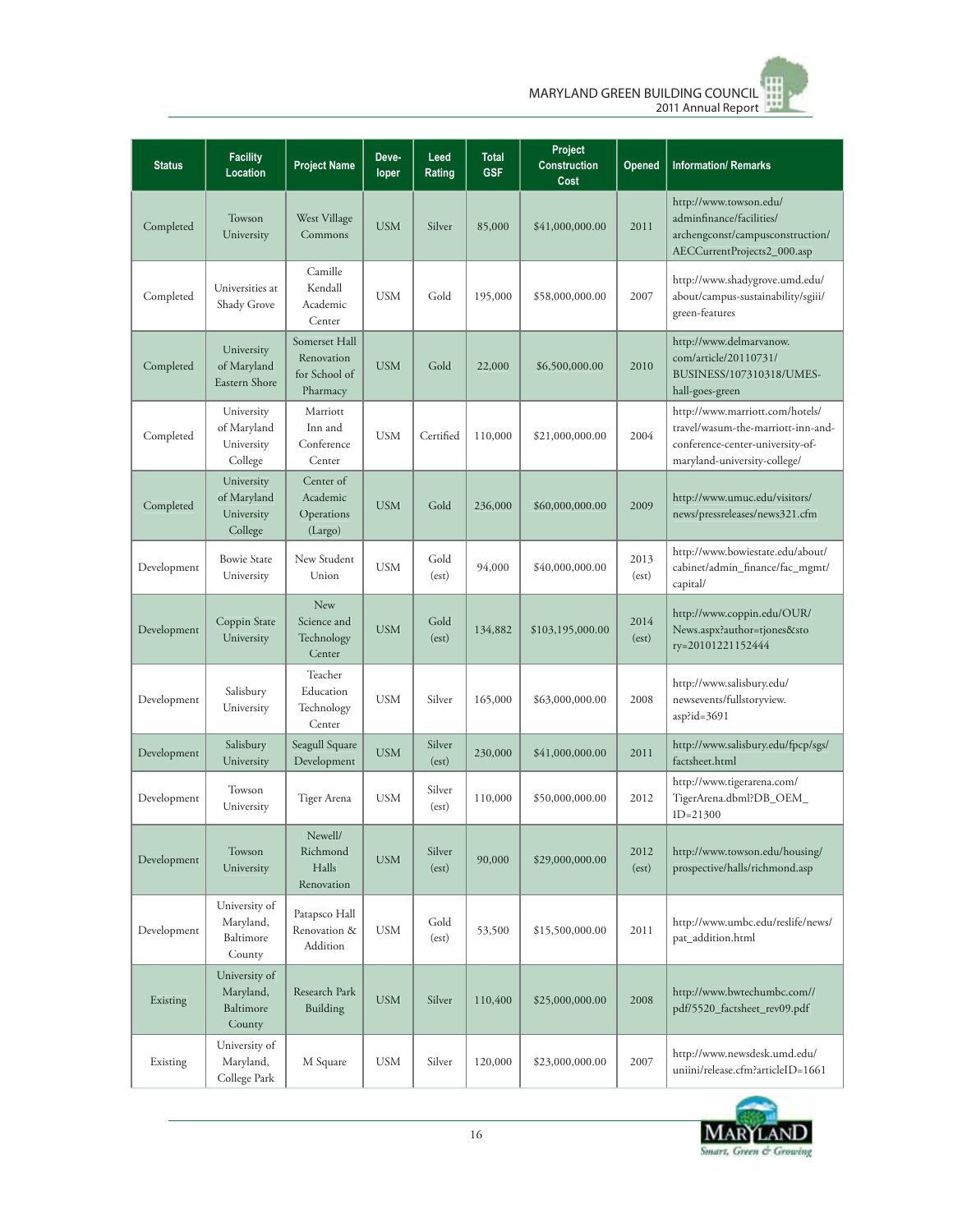

| <b>Status</b>     | <b>Facility</b><br>Location                | <b>Project Name</b>                                | Deve-<br>loper | Leed<br>Rating  | <b>Total</b><br><b>GSF</b> | Project<br><b>Construction</b><br>Cost | Opened | <b>Information/ Remarks</b>                                                          |
|-------------------|--------------------------------------------|----------------------------------------------------|----------------|-----------------|----------------------------|----------------------------------------|--------|--------------------------------------------------------------------------------------|
| Existing          | University of<br>Maryland,<br>College Park | M Square                                           | <b>USM</b>     | Silver          | 120,000                    | \$29,000,000.00                        | 2009   | http://www.newsdesk.umd.edu/<br>uniini/release.cfm?articleID=1661                    |
| Completed         | University of<br>Maryland,<br>College Park | John S. &<br>James L.<br>Knight Hall               | <b>USM</b>     | Gold            | 53,400                     | \$30,000,000.00                        | 2010   | http://www.jbuilding.umd.edu/<br>index.html                                          |
| Completed         | University of<br>Maryland,<br>College Park | Denton<br>Dining Hall                              | <b>USM</b>     | Silver<br>(est) | 43,859                     | \$11,900,000.00                        | 2010   | http://www.sustainability.umd.<br>edu/content/campus/dining.<br>php#Denton           |
| Design            | University of<br>Maryland,<br>College Park | Fraternity/<br>Sorority<br>Renovations<br>Ph.9     | <b>USM</b>     | Silver<br>(est) | 22,278                     | \$13,000,000.00                        | 2012   | http://www.facilities.umd.edu/<br>capitalprojects/index.cfm                          |
| Design            | University of<br>Maryland,<br>College Park | Pocomoke<br>Building<br>Renovation                 | <b>USM</b>     | Silver<br>(est) | 27,000                     | \$8,300,000.00                         | 2013   | http://www.facilities.umd.edu/<br>capitalprojects/index.cfm                          |
| Construction      | University of<br>Maryland,<br>College Park | Shuttle Bus<br>Building                            | <b>USM</b>     | Silver<br>(est) | 10,906                     | \$6,600,000.00                         | 2012   | http://www.facilities.umd.edu/<br>capitalprojects/index.cfm                          |
| Design            | University of<br>Maryland,<br>College Park | <b>Events Center</b><br>& President's<br>Residence | <b>USM</b>     | Silver<br>(est) | 14,025                     | \$7,300,000.00                         | 2012   | http://www.newsdesk.umd.<br>edu/universitynews/release.<br>cfm?ArticleID=2310        |
| Construction      | University of<br>Maryland,<br>College Park | Chincoteague<br>Hall<br>Renovation                 | <b>USM</b>     | Silver<br>(est) | 22,648                     | \$7,900,000.00                         | 2011   | http://www.facilities.umd.edu/<br>capitalprojects/index.cfm                          |
| Completed         | University of<br>Maryland,<br>College Park | Oakland Hall<br>(Residence)                        | <b>USM</b>     | Gold<br>(est)   | 231,704                    | \$81,000,000.00                        | 2011   | http://www.sustainability.umd.edu/<br>content/campus/green_buildings.<br>php#Oakland |
| Design<br>Pending | University of<br>Maryland,<br>College Park | Prince<br>Frederick Hall<br>(Residence)            | <b>USM</b>     | Silver<br>(est) | 154,085                    | \$66,800,000.00                        | 2014   | http://www.facilities.umd.edu/<br>capitalprojects/index.cfm                          |
| Completed         | University of<br>Maryland,<br>College Park | Fraternity/<br>Sorority<br>Renovations<br>Ph. 8    | <b>USM</b>     | Silver          | 20,645                     | \$8,800,000.00                         | 2010   | http://www.facilities.umd.edu/<br>capitalprojects/index.cfm                          |



*Towson University* 

*Square*

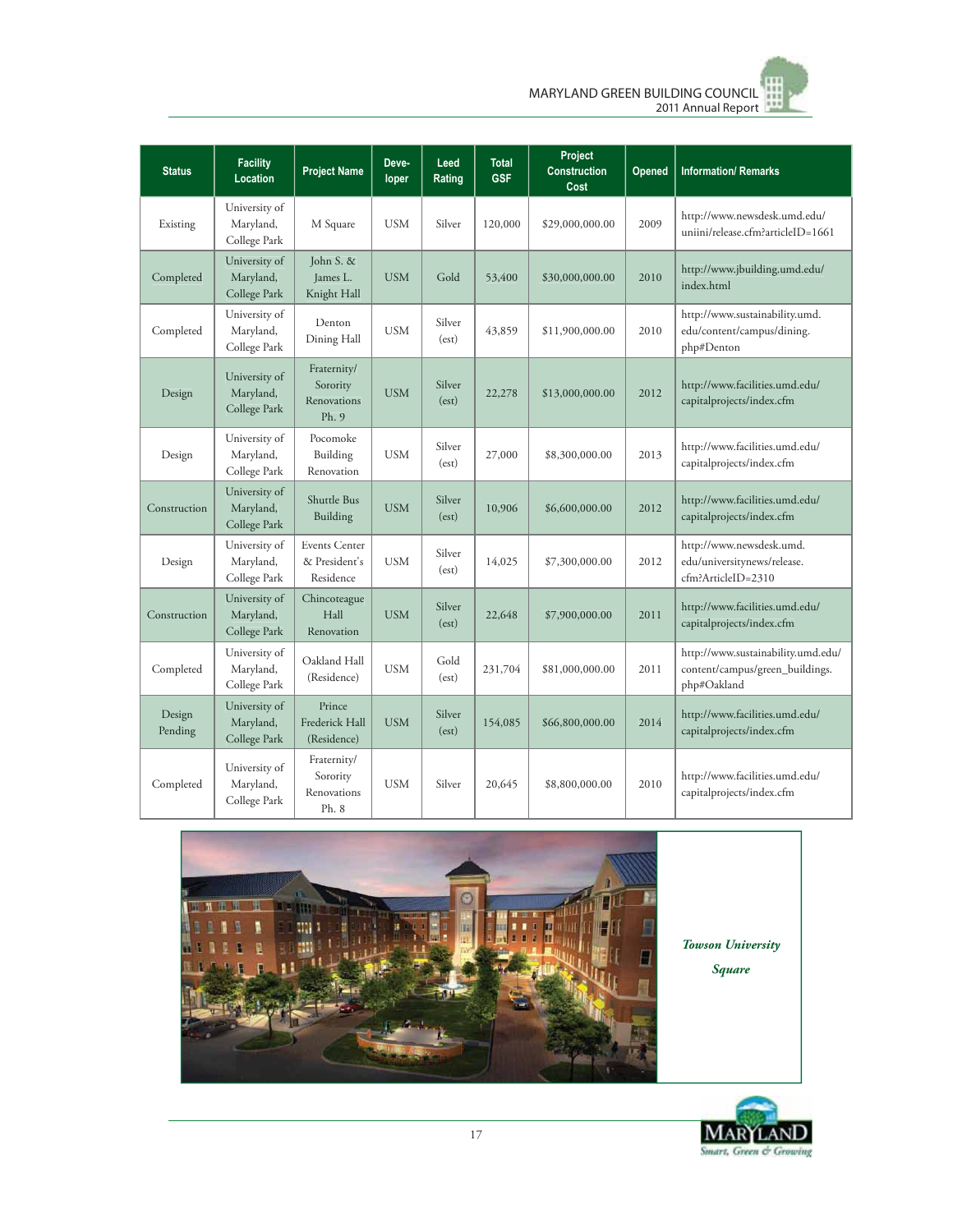## *III. MARYLAND GREEN PUBLIC SCHOOLS UPDATE*

Maryland's Interagency Committee on School Construction (the IAC), which administers the Maryland Public School Construction Program (the PSCP), promotes a number of policies and practices that support green building practices in Maryland's schools:



- The High Performance Buildings Act of 2008 (Chapter 124, Maryland Laws of 2008; Senate Bill 208 / House Bill 376) requires that all new schools achieve a rating of LEED Silver or equivalent from a nationally-recognized accreditation entity. The State will contribute 50% of the extra local costs through FY 2014. As of September 2011, a total of 52 schools, including 12 renovation or renovation-addition projects, had attained or were seeking LEED certification. Among these, Northfield Elementary School -- a renovation of 57,289 square feet and an addition of 19,403 square feet -- will be the Howard County Public School System's first effort toward achieving a LEED Silver certified school. Currently in commissioning, the school features a green roof, geothermal HVAC system, photovoltaic film solar laminate panels on the roofs in the courtyard, and an electricity-producing wind turbine. The school also includes parking for low emission vehicles and designated carpool areas. Other green features to be used as teaching tools include a human sundial, rain barrels, and a kiosk system where students can track water usage in the school.
- Department of General Service (DGS) Energy Performance Standards must be followed in all State-funded school construction projects, as well as DGS standards for the life cycle cost analysis and roofing.

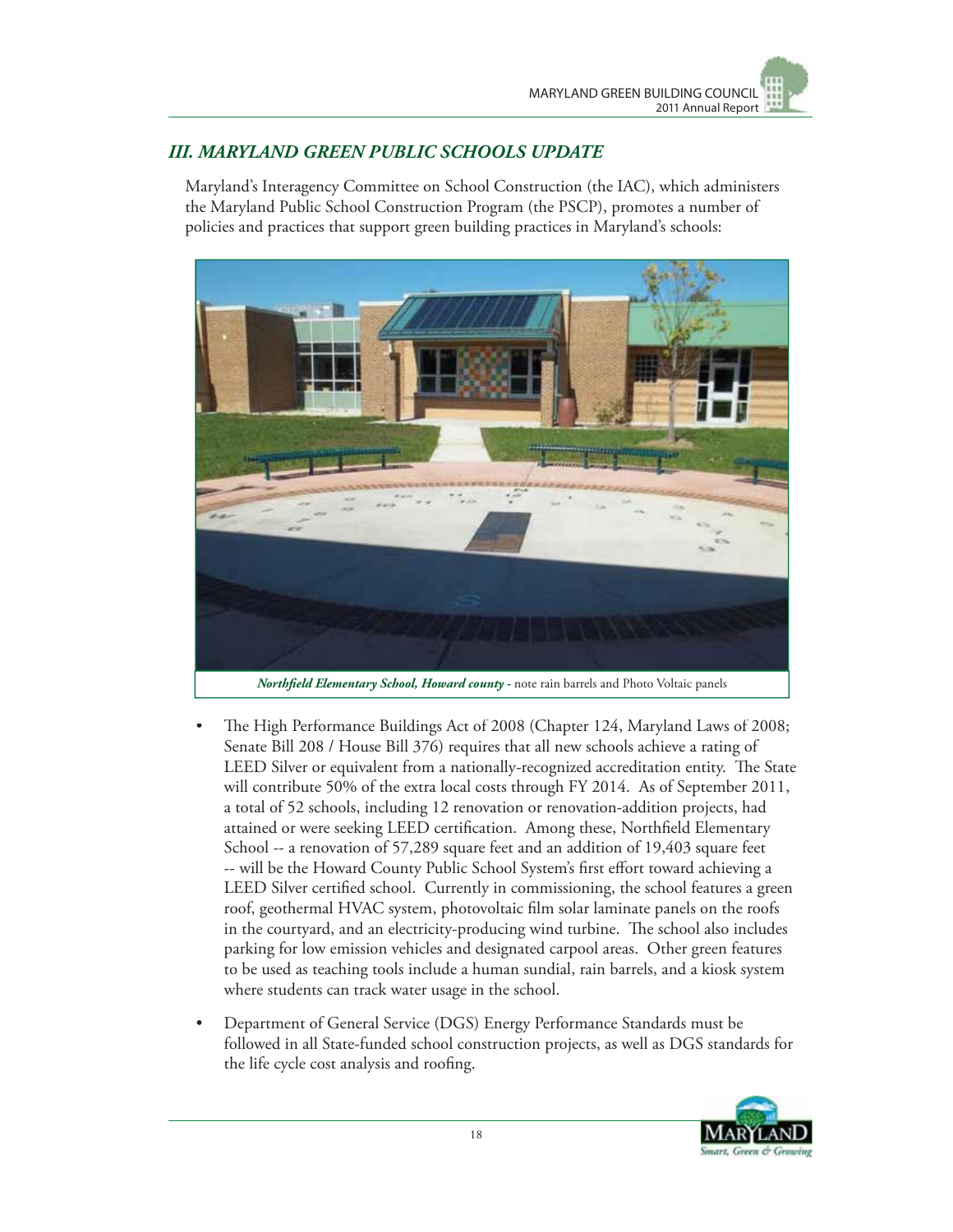- Conserving and Enhancing the Natural Environment on School Sites -- Since 1999, every major new school construction project must include site features that will conserve or enhance the natural environment and contribute to the environmental education program, including bio-retention areas, storm water management ponds, gardens, wetlands, forest trails, and meadows.
- Communication -- The PSCP encourages high performance design initiatives through the promulgation of best practices at tri-annual planners meetings, publication of periodic reports on high performance initiatives in Maryland schools, and its work on legislation to address the financing of sustainable improvements. The PSCP is linked to the Maryland Association for Environmental and Outdoor Education (MAEOE) and the Maryland Green School Program.

## *HIGH PERFORMANCE SCHOOLS IN MARYLAND SURVEY OF LEED CERTIFIED SCHOOLS Public School Construction Program - 22-Sep-11*

| <b>LEA</b>              | Name of School                                                                                      | <b>Current Status</b><br>"O" - Occupied<br>"C" - Construction<br>"P" - Planning/<br><b>Design</b> |              | <b>Leed Certification</b><br><b>Level That Will Be/</b><br>Has Been: |                   | <b>Other</b><br>Certification-<br><b>Sought</b> | <b>Additional Estimated Cost to</b><br>Achieve Hugh Performance Cer-<br>tification? |                                                                                                                  |
|-------------------------|-----------------------------------------------------------------------------------------------------|---------------------------------------------------------------------------------------------------|--------------|----------------------------------------------------------------------|-------------------|-------------------------------------------------|-------------------------------------------------------------------------------------|------------------------------------------------------------------------------------------------------------------|
|                         |                                                                                                     | $\Omega$                                                                                          | $\mathbf C$  | $\mathbf{P}$                                                         | Sought            | Achieved                                        |                                                                                     |                                                                                                                  |
| <b>Baltimore City</b>   | Waverly PreK-8                                                                                      |                                                                                                   |              | $\mathbf{1}$                                                         | Silver            |                                                 |                                                                                     | Estimated 1,500,000<br>Construction + 400K A/E                                                                   |
| <b>Baltimore County</b> | West Towson ES<br>(New School)                                                                      | $\mathbf{1}$                                                                                      |              |                                                                      | Silver            |                                                 |                                                                                     | $$450,000$ (Construction est.) +<br>\$328,299 (A/E, CM and<br>Commissioning agent)                               |
|                         | George<br>Washington<br>Carver School<br>for Arts and<br>Technology<br>(Replacement<br>High School) |                                                                                                   | $\mathbf{1}$ |                                                                      | Silver            |                                                 |                                                                                     | \$2,700,000 (Construction est) +<br>\$611,192 (A/E,CM,<br>Commissioning agent)                                   |
|                         | Dundalk/Sollers<br>Point HS<br>(Replacement<br>High Schools)                                        |                                                                                                   | $\mathbf{1}$ | $\mathbf{1}$                                                         | Silver            |                                                 |                                                                                     | \$2,600,000 (CM's estimate based<br>on CD est. of constr.) \$350,000<br>(A/E & CM; Commissioning to<br>be added) |
| Carroll                 | Mt. Airy MS<br>(replacement)                                                                        |                                                                                                   |              | $\mathbf{1}$                                                         | Silver            |                                                 |                                                                                     | \$75,000 (Additional A/E Fee)<br>\$237,500 (Additional Const. cost<br>based on Schematic Design)                 |
| Cecil                   | New Cecil<br>Technical HS<br>(new)                                                                  |                                                                                                   |              | $\mathbf{1}$                                                         | Silver            |                                                 |                                                                                     |                                                                                                                  |
| Charles                 | High School<br>2013 (new)                                                                           |                                                                                                   |              | $\mathbf{1}$                                                         | Silver or<br>Gold |                                                 |                                                                                     | \$2,000,000                                                                                                      |

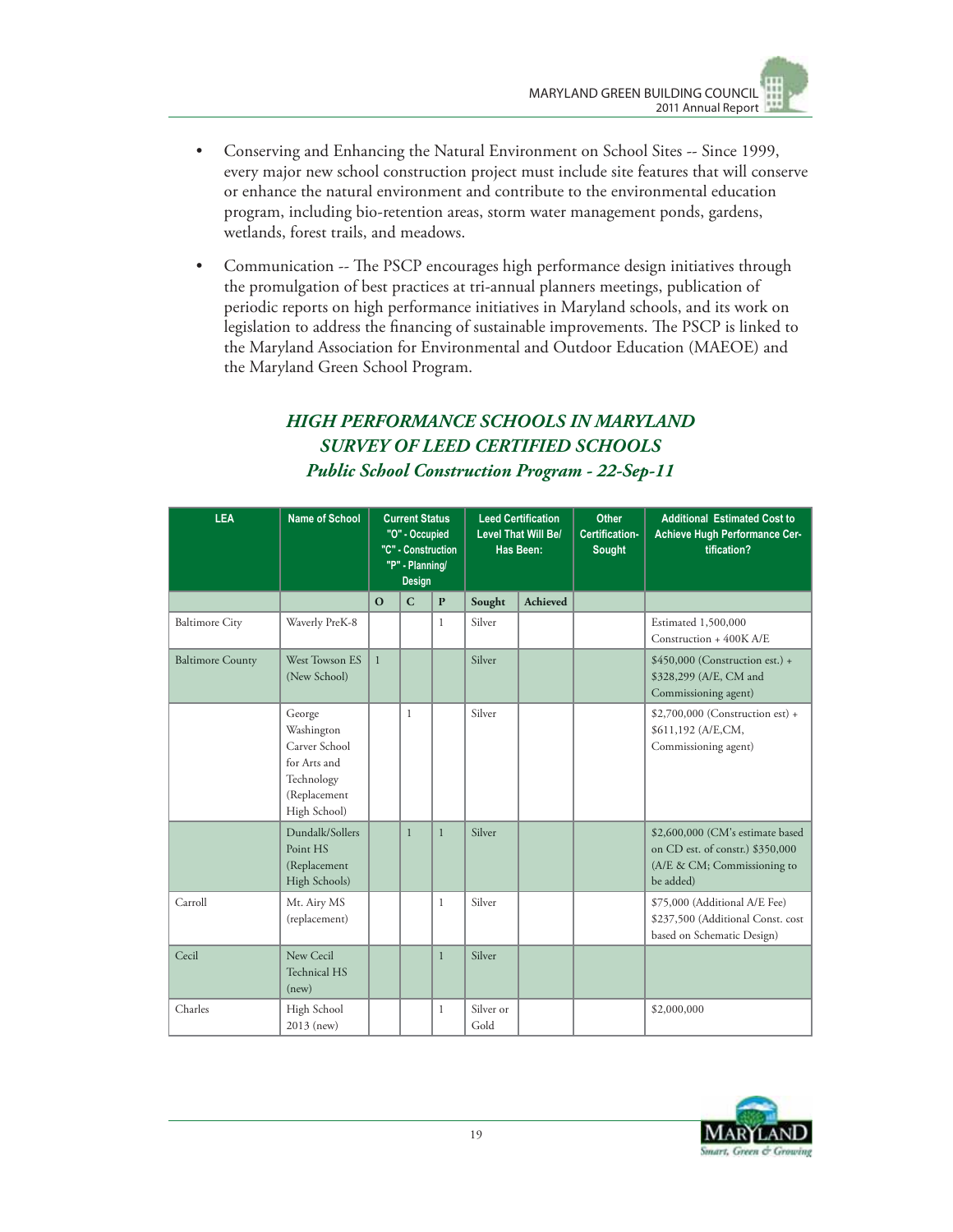MARYLAND GREEN BUILDING COUNCIL 2011 Annual Report

| LEA        | <b>Name of School</b>                    | <b>Current Status</b><br>"O" - Occupied<br>"C" - Construction<br>"P" - Planning/<br><b>Design</b> |              | <b>Leed Certification</b><br><b>Level That Will Be/</b><br>Has Been: |           | <b>Other</b><br>Certification-<br><b>Sought</b> | <b>Additional Estimated Cost to</b><br>Achieve Hugh Performance Cer-<br>tification? |                                                                                                                         |
|------------|------------------------------------------|---------------------------------------------------------------------------------------------------|--------------|----------------------------------------------------------------------|-----------|-------------------------------------------------|-------------------------------------------------------------------------------------|-------------------------------------------------------------------------------------------------------------------------|
| Frederick  | Lincoln ES<br>(renov/add)                |                                                                                                   |              | $\,1$                                                                | Silver    |                                                 |                                                                                     | 5% premium on construction<br>costs; $+$ \$80,000 for A/E; $+$<br>\$86,000 in CM fees + and<br>\$4,500 in commissioning |
| Harford    | Joppatowne ES<br>(replacement)           | $\mathbf{1}$                                                                                      |              |                                                                      | Certified |                                                 |                                                                                     | \$66,000 (Commissioning Agent)                                                                                          |
| Howard     | Northfield ES<br>(renov/add)             | $1*$                                                                                              |              |                                                                      | Silver    |                                                 |                                                                                     | \$1,650,000                                                                                                             |
|            | Thunder Hill ES<br>(renov/add)           |                                                                                                   | $\mathbf{1}$ |                                                                      | Certified |                                                 |                                                                                     | \$650,000                                                                                                               |
|            | Bollman Bridge<br>ES (renov/add)         |                                                                                                   | $\mathbf{1}$ |                                                                      | Certified |                                                 |                                                                                     | 5% of total project                                                                                                     |
|            | Atholton HS<br>(renov)                   |                                                                                                   |              | $\mathbf{1}$                                                         | Silver    |                                                 |                                                                                     | 5% of total project                                                                                                     |
|            | Stevens Forest<br>ES (renov)             |                                                                                                   |              | $\mathbf{1}$                                                         | Certified |                                                 |                                                                                     | \$500,000                                                                                                               |
|            | Phelps Luck ES<br>(renov/add)            |                                                                                                   |              | $\mathbf{1}$                                                         | Certified |                                                 |                                                                                     | \$1,405,000                                                                                                             |
|            | New ES#41<br>(new)                       |                                                                                                   |              | $\mathbf{1}$                                                         | Gold      |                                                 |                                                                                     | \$876,000                                                                                                               |
|            |                                          | * Occupied<br>August 2011                                                                         |              |                                                                      |           |                                                 |                                                                                     |                                                                                                                         |
| Montgomery | Great Seneca<br>Creek ES (new)           | $\mathbf{1}$                                                                                      |              |                                                                      |           | Gold                                            |                                                                                     | 6% of total project                                                                                                     |
|            | Francis Scott<br>Key MS<br>(replacement) | $\mathbf{1}$                                                                                      |              |                                                                      |           | Gold                                            |                                                                                     | 5% of total project                                                                                                     |
|            | Wm. B. Gibbs<br>ES                       | $\mathbf{1}$                                                                                      |              |                                                                      |           | Gold                                            |                                                                                     | 5% of total project                                                                                                     |
|            | Cashell ES<br>(replacement)              | $\mathbf{1}$                                                                                      |              |                                                                      |           | Gold                                            |                                                                                     | 5% of total project                                                                                                     |
|            | Carderock<br>Springs ES<br>(replacement) | $\,1$                                                                                             |              |                                                                      | Gold      |                                                 |                                                                                     | 5% of total project                                                                                                     |
|            | Cresthaven ES<br>(replacement)           | $\mathbf{1}$                                                                                      |              |                                                                      | Gold      |                                                 |                                                                                     | 5% of total project                                                                                                     |
|            | Cabin John MS<br>(replacement)           |                                                                                                   | $\mathbf{1}$ |                                                                      | Gold      |                                                 |                                                                                     | 5% of total project                                                                                                     |
|            | Farmland ES<br>(replacement/<br>renov)   |                                                                                                   | $\mathbf{1}$ |                                                                      | Gold      |                                                 |                                                                                     | 5% of total project                                                                                                     |
|            | Paint Branch HS<br>(replacement)         |                                                                                                   | $\mathbf 1$  |                                                                      | Gold      |                                                 |                                                                                     | 5% of total project                                                                                                     |
|            | Garrett Park ES<br>(replacement)         |                                                                                                   |              | $\mathbf{1}$                                                         | Gold      |                                                 |                                                                                     | 5% of total project                                                                                                     |

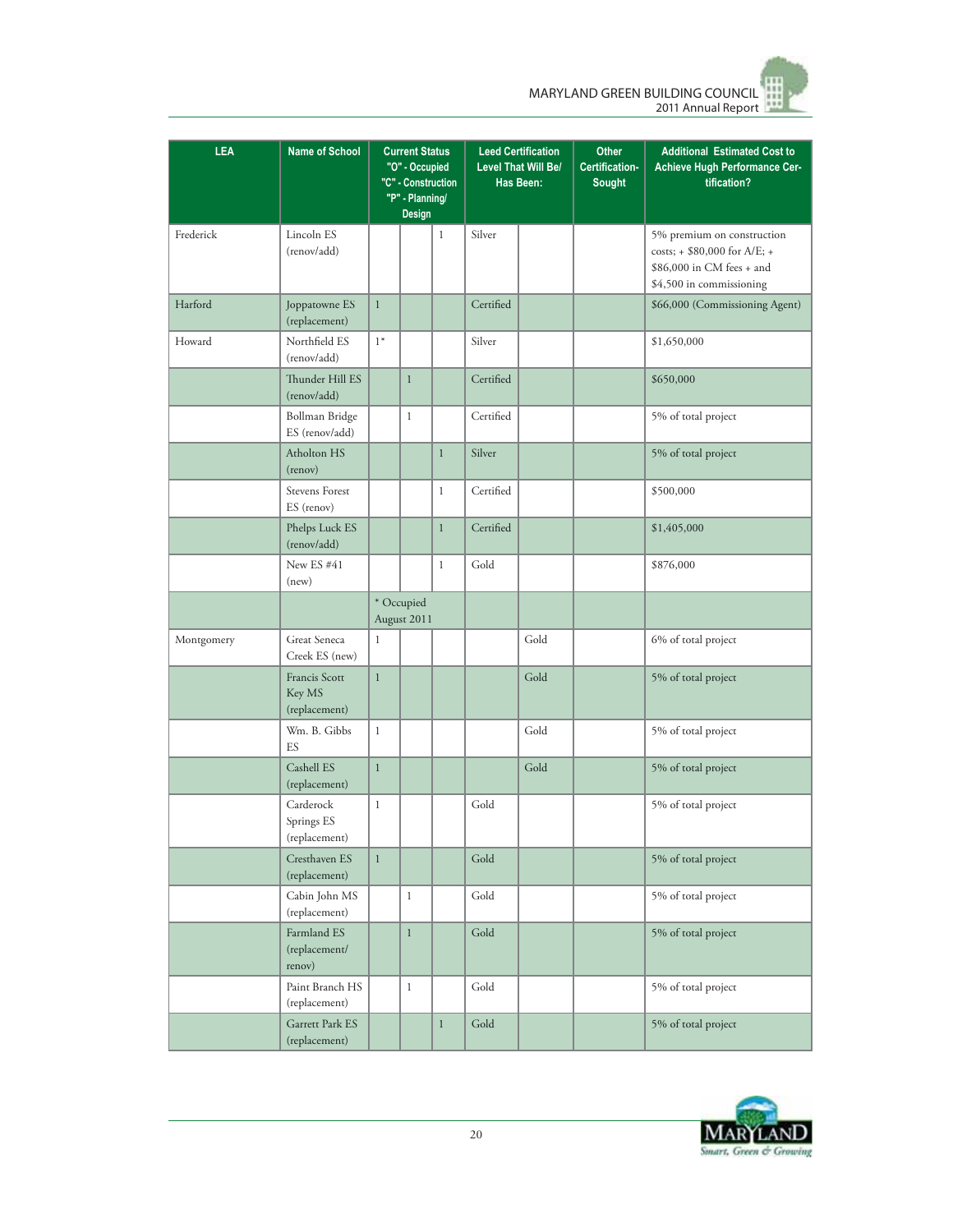MARYLAND GREEN BUILDING COUNCIL 2011 Annual Report

| <b>LEA</b>      | <b>Name of School</b>                                    | <b>Current Status</b><br>"O" - Occupied<br>"C" - Construction<br>"P" - Planning/<br>Design |              | <b>Leed Certification</b><br><b>Level That Will Be/</b><br>Has Been: |                       | <b>Other</b><br>Certification-<br><b>Sought</b> | <b>Additional Estimated Cost to</b><br>Achieve Hugh Performance Cer-<br>tification? |                                                                                                                                                                                                               |
|-----------------|----------------------------------------------------------|--------------------------------------------------------------------------------------------|--------------|----------------------------------------------------------------------|-----------------------|-------------------------------------------------|-------------------------------------------------------------------------------------|---------------------------------------------------------------------------------------------------------------------------------------------------------------------------------------------------------------|
|                 | Cannon<br>Road ES<br>(replacement)                       |                                                                                            |              | $\mathbf{1}$                                                         | Gold                  |                                                 |                                                                                     | 5% of total project                                                                                                                                                                                           |
|                 | Seven Locks ES<br>(replacement)                          |                                                                                            |              | $\mathbf{1}$                                                         | Gold                  |                                                 |                                                                                     | 5% of total project                                                                                                                                                                                           |
|                 | Gaithersburg<br>HS<br>(replacement/<br>renov)            |                                                                                            |              | $\mathbf{1}$                                                         | Gold                  |                                                 |                                                                                     | 5% of total project                                                                                                                                                                                           |
|                 | Hoover MS<br>(replacement)                               |                                                                                            |              | $\mathbf{1}$                                                         | Gold                  |                                                 |                                                                                     | 5% of total project                                                                                                                                                                                           |
|                 | Beverly<br>Farms ES<br>(replacement/<br>renov)           |                                                                                            |              | $\mathbf{1}$                                                         | Gold                  |                                                 |                                                                                     | 5% of total project                                                                                                                                                                                           |
|                 | Weller Road ES<br>(renov/add)                            |                                                                                            |              | $\mathbf{1}$                                                         | Gold                  |                                                 |                                                                                     | 5% of total project                                                                                                                                                                                           |
|                 | Glenallen ES<br>(replacement)                            |                                                                                            |              | $\mathbf{1}$                                                         | Gold                  |                                                 |                                                                                     | 5% of total project                                                                                                                                                                                           |
|                 | McKenney<br>Hills ES<br>(replacement)                    |                                                                                            |              | $\mathbf{1}$                                                         | Gold                  |                                                 |                                                                                     | 5% of total project                                                                                                                                                                                           |
| Prince George's | Vansville ES<br>(new)                                    | $1\,$                                                                                      |              |                                                                      |                       | Gold                                            |                                                                                     | \$185,462                                                                                                                                                                                                     |
|                 | Barack Obama<br>ES (Formerly<br>Planning SR VI)<br>(new) | $\mathbf{1}$                                                                               |              |                                                                      |                       | Gold                                            |                                                                                     | \$193,447                                                                                                                                                                                                     |
|                 | Avalon ES<br>(Replacement)                               |                                                                                            | $\mathbf{1}$ |                                                                      | Gold                  |                                                 |                                                                                     | Averaging 3% of building<br>construction and contingency<br>cost for A/E fees, LEED<br>registration, certification, review<br>fees, LEED Commissioning<br>(includes 2% for construction<br>additional costs). |
|                 | Henry G.<br>Ferguson ES<br>(Replacement)                 |                                                                                            |              | $\mathbf{1}$                                                         | Gold                  |                                                 |                                                                                     |                                                                                                                                                                                                               |
|                 | Glenarden<br>Woods<br>(Renovation)                       |                                                                                            |              | $\mathbf{1}$                                                         | $\operatorname{Gold}$ |                                                 |                                                                                     |                                                                                                                                                                                                               |
|                 | New Hyattsville<br>Area ES (new)                         |                                                                                            |              | $\mathbf{1}$                                                         | Gold                  |                                                 |                                                                                     |                                                                                                                                                                                                               |
|                 | Greenbelt MS<br>(replacement)                            |                                                                                            | $\mathbf{1}$ |                                                                      | Gold                  |                                                 |                                                                                     |                                                                                                                                                                                                               |
|                 | Oxon Hill HS<br>(replacement)                            |                                                                                            | $\mathbf{1}$ |                                                                      | Gold                  |                                                 |                                                                                     |                                                                                                                                                                                                               |

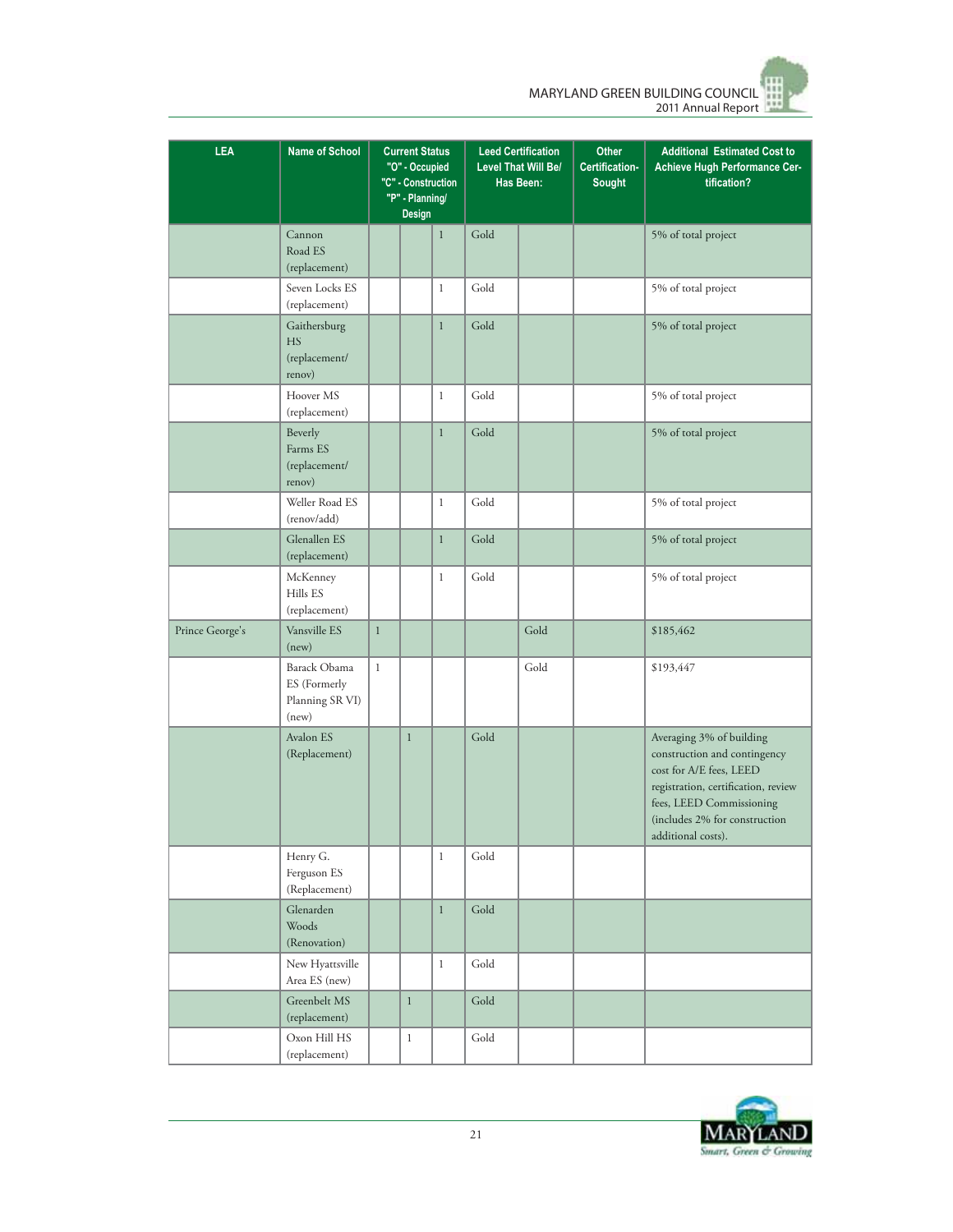MARYLAND GREEN BUILDING COUNCIL 2011 Annual Report

| <b>LEA</b>       | <b>Name of School</b>                           | <b>Current Status</b><br>"O" - Occupied<br>"C" - Construction<br>"P" - Planning/<br>Design |    |              | <b>Leed Certification</b><br><b>Level That Will Be/</b><br>Has Been: | <b>Other</b><br>Certification-<br><b>Sought</b> | <b>Additional Estimated Cost to</b><br>Achieve Hugh Performance Cer-<br>tification? |                                                                                          |
|------------------|-------------------------------------------------|--------------------------------------------------------------------------------------------|----|--------------|----------------------------------------------------------------------|-------------------------------------------------|-------------------------------------------------------------------------------------|------------------------------------------------------------------------------------------|
|                  | Fairmont<br>Heights HS<br>(replacement)         |                                                                                            |    | $\mathbf{1}$ | Gold                                                                 |                                                 |                                                                                     |                                                                                          |
|                  | Crossland HS<br>Auditorium<br>Addition          |                                                                                            |    | $\mathbf{1}$ | Gold                                                                 |                                                 |                                                                                     |                                                                                          |
|                  | Samuel Chase<br>ES Reno/<br>Addition            |                                                                                            |    | $\mathbf{1}$ | Gold                                                                 |                                                 |                                                                                     |                                                                                          |
|                  | Tulip Grove ES<br>Reno/Addition                 |                                                                                            |    | $\mathbf{1}$ | Gold                                                                 |                                                 |                                                                                     |                                                                                          |
|                  | Eugene<br><b>Burroughs MS</b><br>Renovation     |                                                                                            |    | $\mathbf{1}$ | Gold                                                                 |                                                 |                                                                                     |                                                                                          |
| Queen Anne's     | Sudlersville MS<br>(replacement)                |                                                                                            |    | $\mathbf{1}$ | Silver or<br>Gold                                                    |                                                 |                                                                                     | Estimated at 3% of the total<br>project cost. This includes the<br>cost of A/E services. |
| St. Mary's       | Evergreen ES<br>(new)                           | $\mathbf{1}$                                                                               |    |              |                                                                      | Gold                                            |                                                                                     | \$1,200,000                                                                              |
|                  | New Elementary<br>School                        |                                                                                            |    | $\mathbf{1}$ | Gold                                                                 |                                                 |                                                                                     |                                                                                          |
| Washington       | Bester<br>Elementary<br>School<br>(replacement) |                                                                                            |    | $\mathbf{1}$ | Silver                                                               |                                                 |                                                                                     | 5% of total project                                                                      |
| Wicomico         | Bennett MS<br>(replacement)                     |                                                                                            |    | $\mathbf{1}$ | Silver                                                               |                                                 |                                                                                     | \$138,000 for design phase only                                                          |
| <b>SUBTOTALS</b> |                                                 | 11                                                                                         | 10 | 31           |                                                                      |                                                 |                                                                                     |                                                                                          |
| <b>TOTAL</b>     |                                                 |                                                                                            |    | 52           |                                                                      |                                                 |                                                                                     |                                                                                          |



#### *High tunnel at great kids farm*

This photograph shows students studying cucumbers and worms in the high tunnel at Great Kids Farm, a project of the Baltimore County Public School System.

High tunnels are unheated greenhouses that allow students to grow and study plants year-round. The air inside the tunnel is warmed each day by the sun and the soil stays warm enough over night for growth to continue during the cold winter months. Students were integral to the effort to build this structure. Students also helped build and steward the vermicomposting system (left) that is used to generate tons of highly valuable worms and worm compost. Students also built and stewarded the clever trellising system (right) that was being used to grow cucumbers when this photograph was taken. Just outside of the tunnel is a terraced garden and deer exclusion fence that students built this spring.